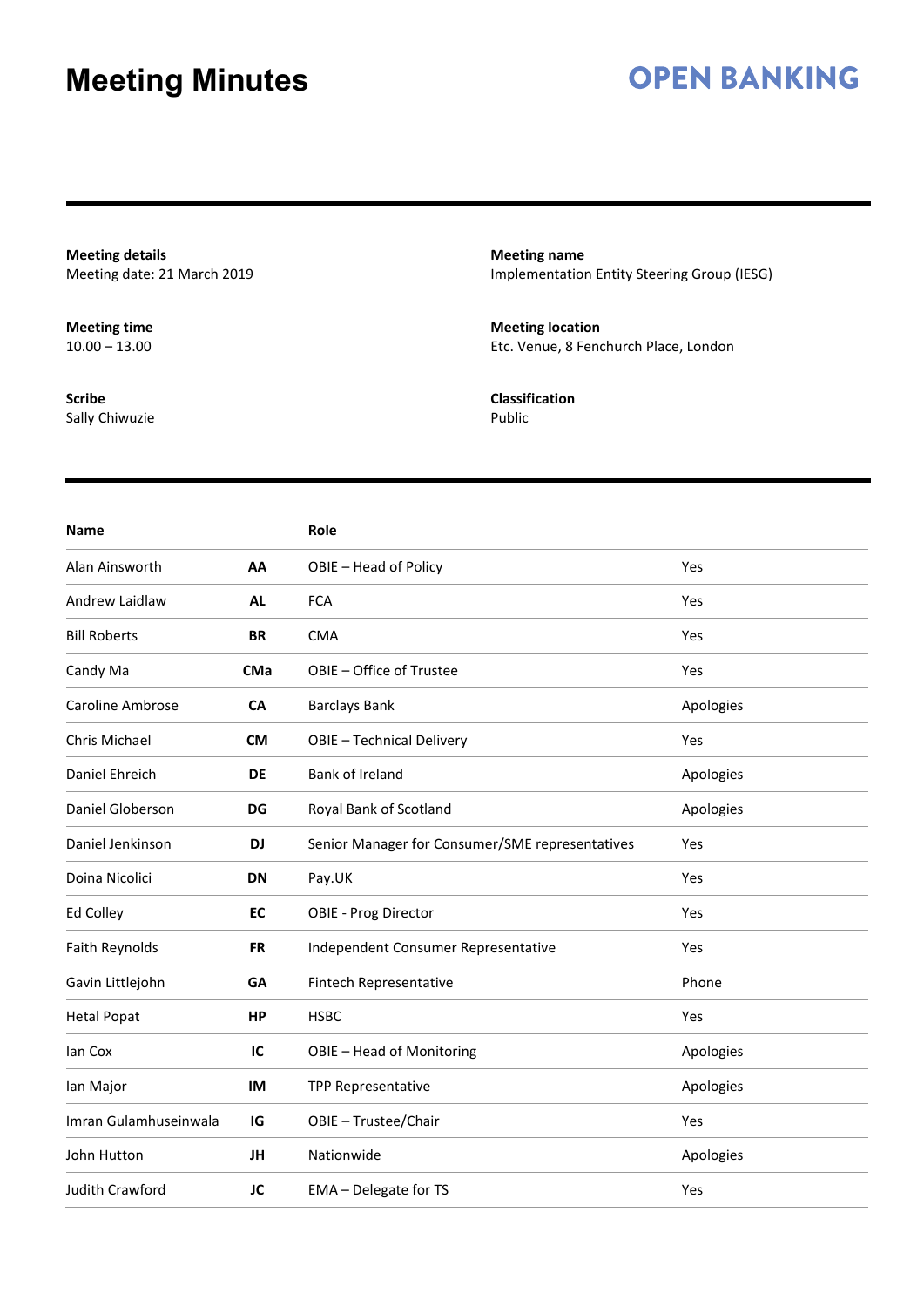## **OPEN BANKING**

| Laura Mountford                | LM         | <b>HM Treasury</b>                       | Yes       |
|--------------------------------|------------|------------------------------------------|-----------|
| Mark Chidley                   | <b>MCH</b> | Independent SME Representative           | Yes       |
| Matt Cox                       | <b>MCX</b> | Nationwide - Delegate for JH             | Yes       |
| Miles Cheetham                 | <b>MCh</b> | <b>OBIE</b>                              | Yes       |
| Oonagh Koeppern                | OK         | Bank of Ireland - Delegate               | Yes       |
| Paul Horlock                   | <b>PH</b>  | Pay.UK                                   | Yes       |
| Phillip Mind                   | <b>PM</b>  | <b>UK Finance</b>                        | Yes       |
| <b>Richard Rous</b>            | <b>RR</b>  | Lloyds Banking Group                     | Yes       |
| <b>Robert White</b>            | <b>RW</b>  | Santander                                | Yes       |
| <b>RH</b><br><b>Roy Hutton</b> |            | <b>Allied Irish Bank</b>                 | Yes       |
| Sally Chiwuzie                 | <b>SC</b>  | <b>OBIE IESG Secretariat</b>             | Yes       |
| Stephen Wright                 | <b>SW</b>  | Royal Bank of Scotland - Delegate for DG | Yes       |
| <b>Thaer Sabri</b>             | TS         | <b>Electronic Money Association</b>      | Apologies |
| Vicki Hassan                   | VH         | Danske Bank                              | Phone     |
| Will Curley                    | <b>WC</b>  | <b>Tesco Bank</b>                        | Yes       |

#### **No. Agenda item**

#### **1.a – 1.b HOUSEKEEPING: MINUTES AND ACTION LOG**

**1.1. IG** opened the meeting and started by addressing the minutes, advising that the OB team did not receive any comments to the minutes which were circulated as part of tranche 1 and proposed that they are signed off as is. He advised, instead (addressing **FR** who had a comment) that comments should be sent through to the secretariat offline. He reminded members that the sessions are recorded for everyone's comfort and the team would make best endeavours to clear up misunderstandings.

#### **APPROVAL: IESG\_APR\_LOG\_036 – February Minutes signed off by IG with caveat that any amends will be taken and reconciled, where applicable, offline.**

#### **ACTION: IESG\_2018\_301\_167 – Comments to be taken offline and amended where appropriate. Due Date: 30 April 2019**

- **1.2. IG** discussed the action log and amendments were made accordingly as shown below.
- **1.3.** With regards to Fingleton/ODI, **IG** advised that **AA** was leading on this discussion. **AA** and **PM** agreed to pick up on the brief offline. **IG** asked that further discussions on this, if any, should be in AOB. **FR** commented that she has handed over leadership of the Code of Conduct Collaboration to develop the Open Banking Code of Conduct to the LSB, and she continues to be a member of that working group, therefore it has formally transitioned. **IG** to invite **FR**  to the next OBIE / LSB Liaison Meeting.

#### **ACTION: IESG\_2018\_301\_180 – 180 – IG to invite FR to the next LSB Meeting. Due Date: 30 April 2019**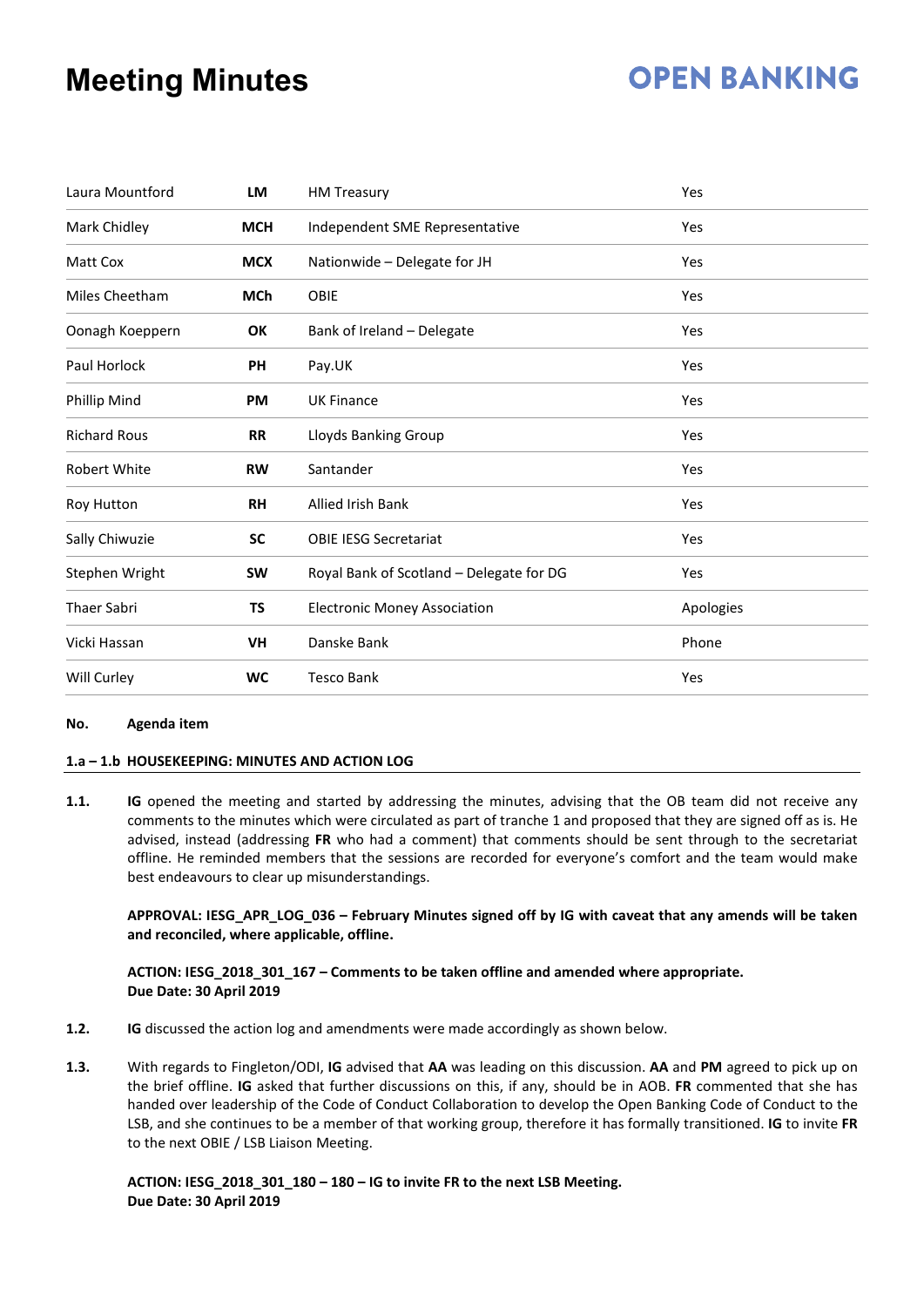### **OPEN BANKING**

#### **ACTIONS**

| <b>Action Number</b> | <b>Date Raised</b> | Owner     | <b>Description</b>                                                                                                                                                   | <b>Notes</b>                                                                                                                                                                    | <b>Target Date</b>                     | <b>Status</b> | <b>Date Closed</b> |
|----------------------|--------------------|-----------|----------------------------------------------------------------------------------------------------------------------------------------------------------------------|---------------------------------------------------------------------------------------------------------------------------------------------------------------------------------|----------------------------------------|---------------|--------------------|
| IESG_2018_301_150    | 31/01/2019         | IG        | Articulating Success: IG/FR to figure out the<br>next steps - working with AA, craft a memo<br>how to do this, what is going to be<br>addressed and obtain feedback. | Update 21/03 - This is being progressed, C/F to April as an<br>agenda item                                                                                                      | 30/04/2019<br>28/02/2019<br>21/03/2019 |               |                    |
|                      |                    |           |                                                                                                                                                                      | Update 06/03: Fingleton/ODI paper being commissioned and<br>broader plan from ecosystem commissioned and un-<br>commissioned research to follow at April IESG. C/F              |                                        | Open          |                    |
|                      |                    |           |                                                                                                                                                                      | Update 06/03: AA/FR to schedule time to discuss and update<br>ahead of IESG                                                                                                     |                                        |               |                    |
|                      |                    |           |                                                                                                                                                                      | Update 20/02: Further discussion and work required on this<br>item. Item rolled and AA to follow up for March IESG.                                                             |                                        |               |                    |
| IESG_2018_301_151    | 31/01/2019         | EC        | <b>Working Group Rationalisation: FR to have</b><br>offline discussion with AA/EC around<br>consumer representation within working<br>group set up.                  | Update 21/03 - This can now be closed. Conversations have<br>taken place                                                                                                        |                                        |               |                    |
|                      |                    |           |                                                                                                                                                                      | Update 06/03: FR and EC discussed the working group<br>rationalisation and also representation in commercial API<br>space after IESG so this action is now complete             | 28/02/2019<br>21/03/2019               | Closed        | 21/03/2019         |
|                      |                    |           |                                                                                                                                                                      | Update 20/02: discussion still required. Item rolled to March.                                                                                                                  |                                        |               |                    |
| IESG_2018_301_154    | 28/02/2019         | <b>FR</b> | <b>Consumer Code of Conduct: FR to distribute</b><br>an update on the code of conduct and her<br>research (Lending Standards Board - LSB) to<br>IESG members.        | Update 21/03 - Follow up meeting in which LSB will formulate<br>their thoughts about how to take this forward. This will be in<br>the next fortnight. This action can be closed |                                        |               |                    |
|                      |                    |           |                                                                                                                                                                      | Update 06/03: IG to organise meeting with CEO of LSB                                                                                                                            | 21/03/2019                             | Closed        | 21/03/2019         |
|                      |                    |           |                                                                                                                                                                      | Update 05/03: This has been sent and SC has updated IESG                                                                                                                        |                                        |               |                    |
|                      |                    |           |                                                                                                                                                                      | Update 04/03: SC sent email to FR re this action, awaiting<br>response.                                                                                                         |                                        |               |                    |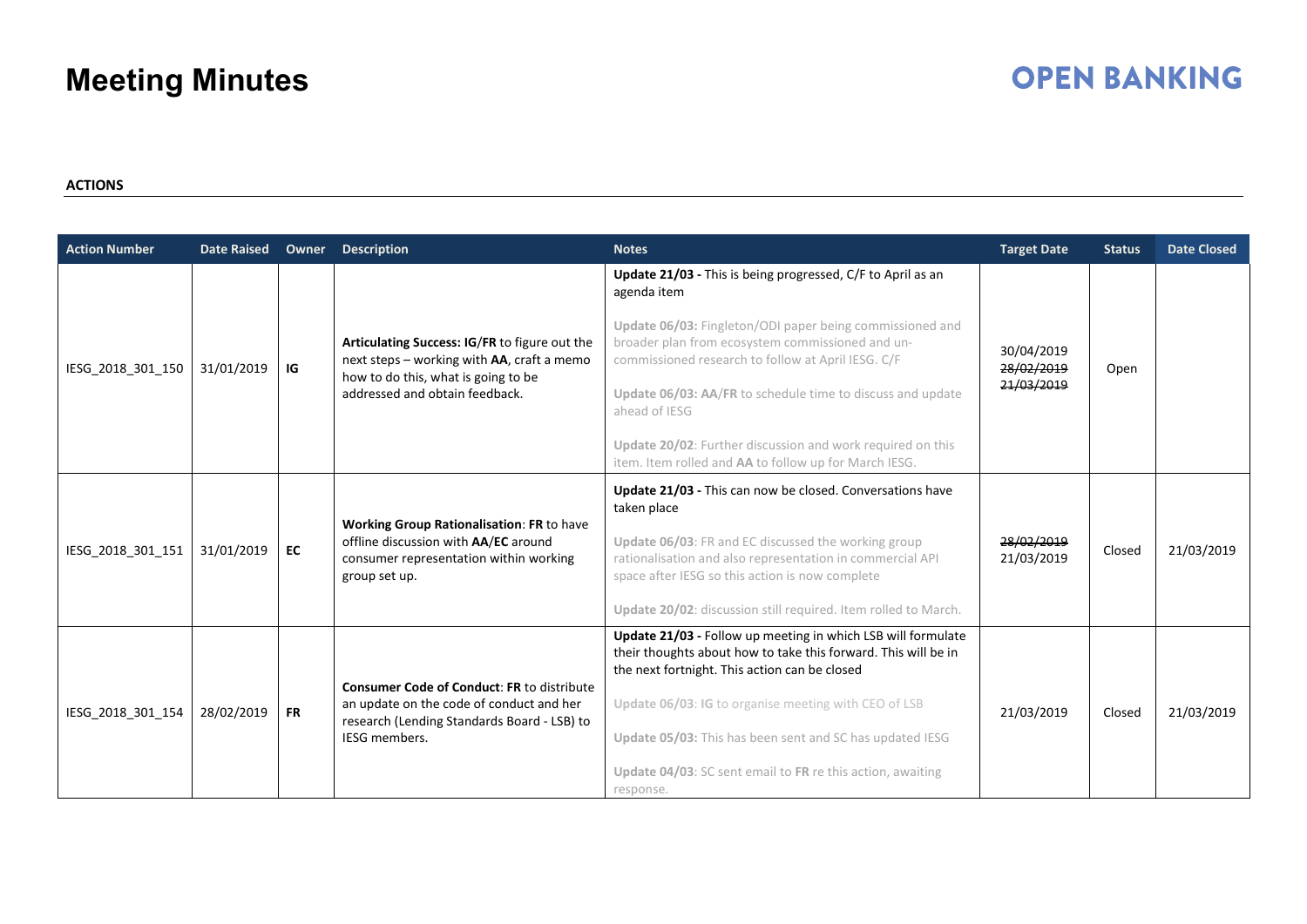# **OPEN BANKING**

| <b>Action Number</b> | <b>Date Raised</b> | Owner     | <b>Description</b>                                                                                                            | <b>Notes</b>                                                                                                                                                                                                                                                                                                                                                                                                                                                                                                                                                                                             | <b>Target Date</b>       | <b>Status</b> | <b>Date Closed</b> |
|----------------------|--------------------|-----------|-------------------------------------------------------------------------------------------------------------------------------|----------------------------------------------------------------------------------------------------------------------------------------------------------------------------------------------------------------------------------------------------------------------------------------------------------------------------------------------------------------------------------------------------------------------------------------------------------------------------------------------------------------------------------------------------------------------------------------------------------|--------------------------|---------------|--------------------|
| IESG_2018_301_157    | 28/02/2019         | EC        | Deprecation of version 1: EC to present<br>criteria for CMA9 to deprecate version 1.                                          | Update 21/03: EC has agreed criteria with PMG. This was<br>discussed in OBIE update section of IESG. Further actions will<br>be marked as new. This can be closed<br>Update 12/03: There are two parts to this:<br>1. IC is discussing the timing of deprecation of V1 with each<br>individual CM9 in our bilaterals.<br>2. Ed tasked CM with defining generic criteria for deprecation<br>to go into the operational guidelines.<br>Update 05/03: EC advised this is in hand with Ian Cox. It is<br>going on the agenda for the bilateral meetings. Meetings have<br>been held with HSBC and AIB so far | 21/03/2019               | Closed        | 21/03/2019         |
| IESG_2018_301_158    | 28/02/2019         | <b>CM</b> | Operational Guidelines: Update Operational<br>Guidelines regarding deprecation of<br>previous versions                        | Update 21/03: This will remain open until updates are<br>received in April<br>Update 04/03: Reminder sent to CM on this                                                                                                                                                                                                                                                                                                                                                                                                                                                                                  | 30/04/2019<br>21/03/2019 | Open          |                    |
| IESG_2018_301_161    | 28/02/2019         | AA        | P7: AA to provide paper for March, refresh<br>required                                                                        | Update: This was included as an agenda item for March IESG.<br>This action can now be closed.<br>Update 12/03: SC chased AA. Draft in progress<br>Update 06/03: Draft in progress<br>Update 04/03: SC to check with AA if paper to be provided for<br>March IESG                                                                                                                                                                                                                                                                                                                                         | 21/03/2019               | Closed        | 21/03/2019         |
| IESG 2018 301 162    | 28/02/2019         | EC        | EC to meet with the FCA / UK Fin to discuss<br>proposals on how to encourage and<br>incentivise ASPSPs to update the calendar | Update 21/03 - EC has spoken to both the FCA and UK Finance<br>and they are working out how to best promote this. This can<br>be closed for the purpose of this list<br>Update 13/03 - SC to discuss with Ed                                                                                                                                                                                                                                                                                                                                                                                             | 13/03/2019               | Closed        | 21/03/2019         |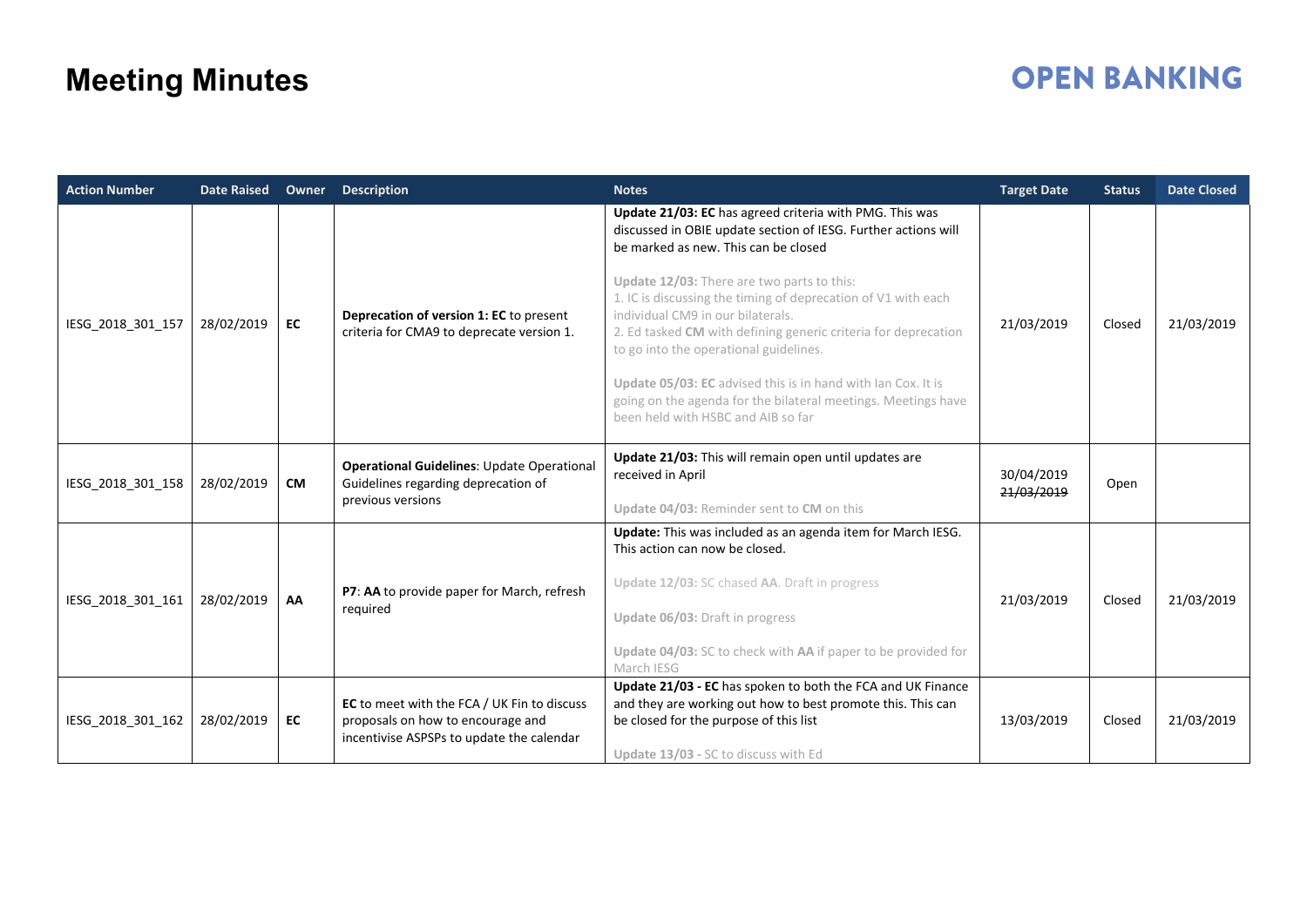# **OPEN BANKING**

| <b>Action Number</b> | <b>Date Raised</b> | Owner | <b>Description</b>                                                                                                                      | <b>Notes</b>                                                                                                                                                                                                                                                                                                                                                                    | <b>Target Date</b> | <b>Status</b> | Date Closed |
|----------------------|--------------------|-------|-----------------------------------------------------------------------------------------------------------------------------------------|---------------------------------------------------------------------------------------------------------------------------------------------------------------------------------------------------------------------------------------------------------------------------------------------------------------------------------------------------------------------------------|--------------------|---------------|-------------|
| IESG 2018 301 164    | 28/02/2019         | -SC   | Master Card DMS: Collate information on<br>CMA 9 use of the OB DMS process and<br>who will be attending the Master Card<br>Consultation | Update 21/03: This has been received and collated. Agenda<br>item for next IESG in April with a memo provided by the OBIE.<br>Close as an action.<br>Update 05/03: Email has gone out requesting confirmation<br>that a. CMA9 members are using OB DMS process and b.<br>asking if any of the CMA9 is attending the MasterCard<br>Consultation. Leave open to collate responses | 21/03/2019         | Closed        | 21/03/2019  |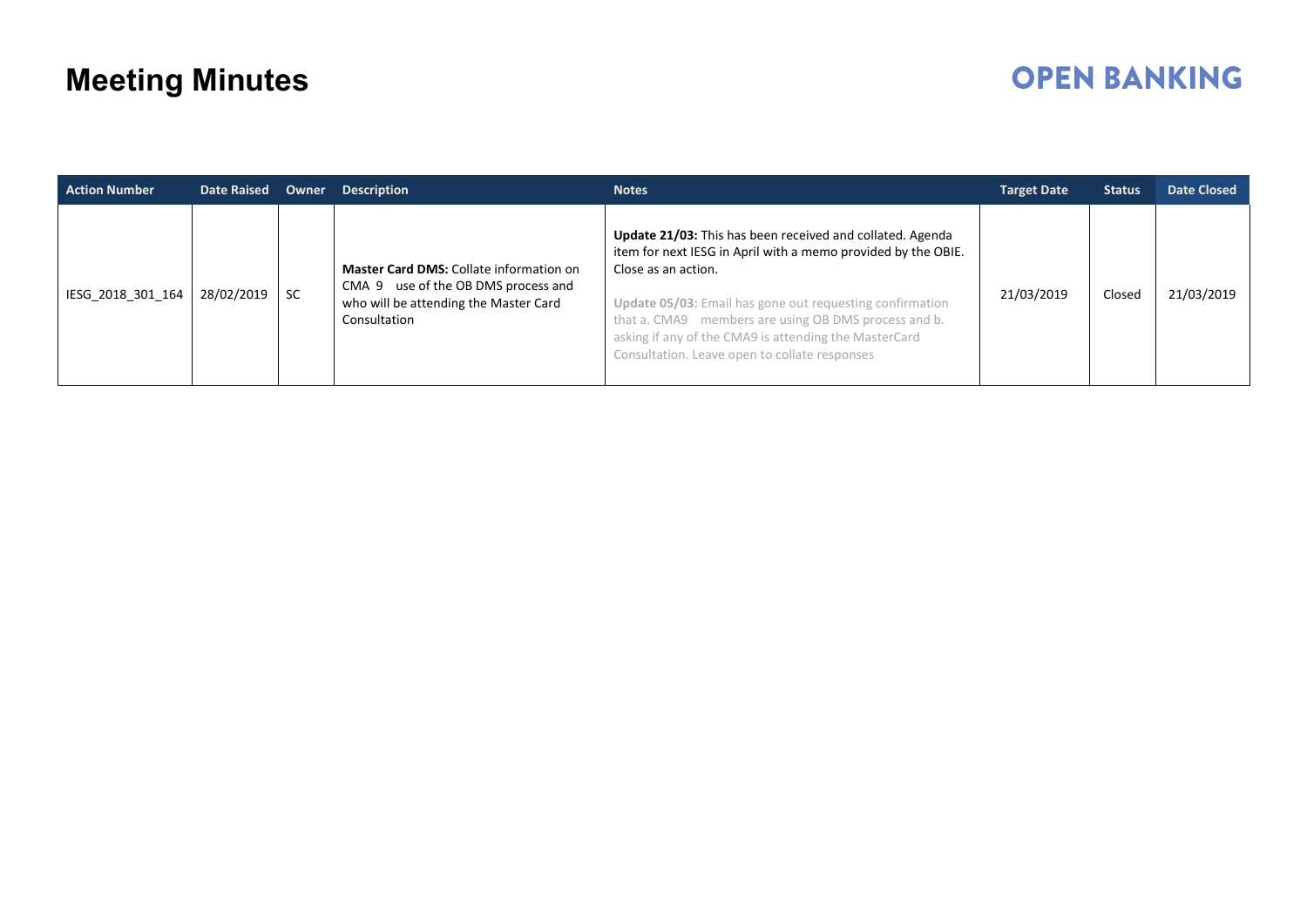# **OPEN BANKING**

#### **1.c PROGRAMME UPDATE**

#### *1.c.i OBIE STATUS REPORT*

- **1.3. IG** stated that there has been a lot going on with Release 3 over the last week activities undertaken by both the CMA9 and the Programme as it relates to the directory. **IG** invited **EC** to update further.
- **1.4. EC** highlighted that from an OBIE point of view, the core directory was upgraded to the same version that had been in the directory sandbox for some time. In the context of the directory build, it should be recognised that it was a bigger upgrade than the first launch in January 2018, so it was a big lift and thus far, no tickets coming out of it.
- **1.5.** With regards to the 1.1 deprecation, **EC** commented on the managed conversion programme which will run over the next 12 weeks, majority of which would be proving of the end points.
- **1.6. IG** was satisfied that the deprecation criteria seemed fairly balanced, with broad agreement from ASPSPs and TPPs that this is a sensible position to take.
- **1.7. EC** gave an update on the implementations of Release 3. In the context of managed rollouts, there are 5 TPPs that are signed up to go through, validating the actual version 3 end points. For App2App, there are 10 TPPs that are signed up to do the same and once we get through that period, across the ecosystem, there are further 70 that have agreed to take part in the wide usage validation, both in testing facilities and in production. The ecosystem is behind getting a. the CMA9 through this managed roll out period; and b. making sure that the wider test cases are accepted.
- **1.8.** Test and production facilities **EC** gave an update stating that all of the CMA9 have now provided their test facilities. With the exception of 1, all of the other CMA9 are in production with version 3. In the non CMA 9 world, there are 16 test facilities that are now hooked up to the sandbox and going through test processes, while 2 are actually at production end points.
- **1.9. IG** commented that the OBIE team were busy trying to roll out elements of Release 3 and invited questions from IESG members, though some items would be covered later in the pack.
- **1.10. RW** appreciated the point that deprecating the older versions will impact the TPPs that have signed up, so asked if there is a broader communication of these expectations to the market (so that any TPP can see which versions are being deprecated and when). **EC** advised – yes, there will be communication around deprecating the older versions where TPPs have previously enrolled (regardless of whether they have yet been authorised), and will advise new TPPs now joining the ecosystem to use release 2 or 3. There is a growing view of the TPPs moving into production in the next 6 months, but in the context of version 1, these new TPPs are expected to launch with either version 2 or 3.
- **1.11. IG** added that there is a broader question about how we communicate to the ecosystem in terms of what is happening and when, not just around deprecation, but also around drops by CMA9 and upgrades to the directory, for example. This dovetails with the point by **GL** about having a simple calendar which provides a schedule. A draft of this is expected today, 21 March. This is designed to help ASPSPs and TPPs to understand what is happening between now and September but also the work being undertaken with the CMA9 around issuing directions for those that were unable to meet the deadline  $-$  a digestible way of communicating to the technical specialists within the community, but also more broadly. This will be added to the comms package over the course of the next week as part of the directions effort.
- **1.12. CM** mentioned conformance certification around CMA9 and non CMA9. A couple of workshops are being organised on 03 April 2019 and 10 April 2019 – these are aimed at CMA9 initially. The workshop on 03 April is aimed at getting CMA9 more comfortable with using the functional performance suites to test their APIs, while the workshop of 10 April will attempt to certify those in attendance. There is also the intent to offer this to as many non CMA9 as are interested. **CM** stressed the importance of this and reiterated that it was also mentioned in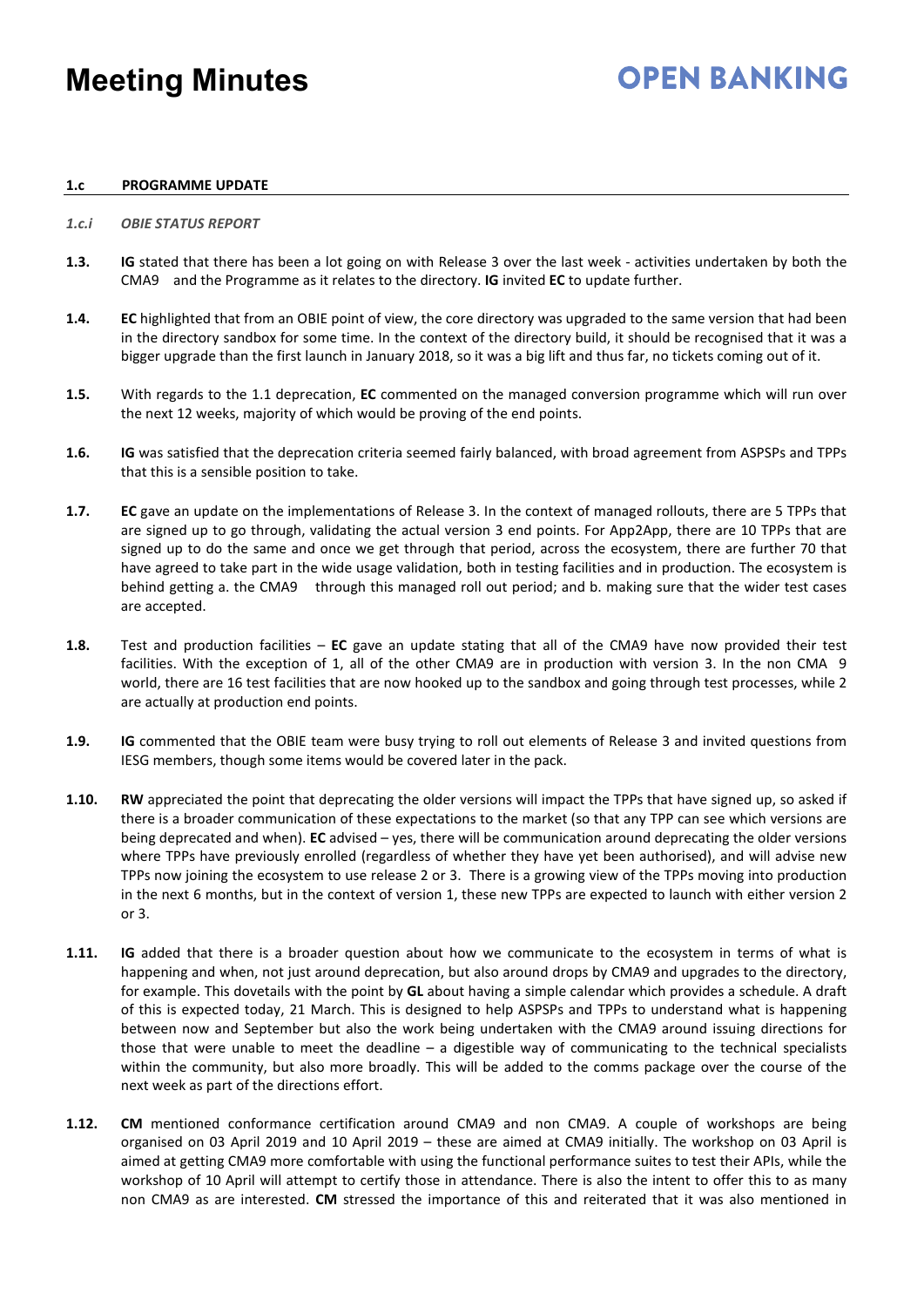## **OPEN BANKING**

conversations held with the EBA. The process is refined and offered to as many non CMA9 as possible as the likelihood of TPPs testing and non CMA9's being able to prove wide usage is extremely low, unless they are certified. TPPs do not have the bandwidth to test against things that are not quite working. The appetite for doing that against small ASPSPs is very low; this is therefore an opportunity to make sure there have been best endeavours over the next few months.

- **1.13. IG** added that anything that can be done to mitigate difficulties that parties have connecting should be done. **IG** noted that it was unsurprising that the EBA picked this up as a valuable asset. For awareness of IESG members, **IG** and **CM** stated that this forms part of the CMA9 attestation process.
- **1.14. RH** stated that as the attestation process would be done for the next release, lessons learnt from the previous process in terms of communications before and after should be taken on board to form part of a better process. **IG** requested **RH** to feed any thoughts through to **IC.**

**ACTION: IESG\_2018\_301\_168 – With regards to the CM9 attestation process, RH to provide thoughts on lessons learnt (communications before and after) ahead of the next release to IC. Due Date: 30 April 2019** 

- *1.c.ii.* **CMA9** *UPDATE*
- **1.15. IG** stated that as a precursor to pages 26 and 27, the presentation of this information in particular the elements of release, followed by a gap before the elements of performance - could be better articulated. **IG** informed IESG members of the intention to restructure part of the pack. Going forward there will be a page each for release and performance respectively. The rest of the supporting materials will be moved to an appendix at the end of the housekeeping section. The changes should be implemented in the April IESG pack.

**ACTION: IESG\_2018\_301\_169 – Action on EC / SC to restructure the programme update – A one pager for Release, followed by a one pager on Performance Reporting. Other supporting materials will be moved to an appendix at the end of the housekeeping section. This will be reflected in April IESG. Due Date: 30 April 2019**

- **1.16. IG** proposed that CMA9 would not be asked to talk through their individual positions, it would be better to offer some comments vis-à-vis the release element and then move to the performance element later - RJID is not in a bad place, with compliance in check across the board. With regards to release 3.1 and App2App, there are varying degrees of compliance and the CMA is working with the OBIE to provide certainty to the CMA9 that may or may not be having directions over the course of this week; also making issuances over the course of the following weeks.
- **1.17. IG** added that given some of the complexities over the last couple of weeks, it became important to send a letter to the CMA9 which covered off 3 points with regards to release and performance. This is being shared with IESG members, so that all non CMA9 and TPP stakeholder representatives will be able to feedback to their stakeholder groups. The letter covered:
	- a. When a CMA9 makes a release, it needs to be stable within a fortnight. While there are glitches that need to be worked out, the grace period of a fortnight feels right. This is partly to mitigate situations where it would appear that testing was insufficient owing to a deadline.
	- b. The second point is changes in core hours will not be accepted, except to fix emergency problems or breaking issues
	- c. We are unhappy when we see cases where existing TPP consents have been broken as part of technical upgrades or releases and are looking for prior warning where any of these cases are likely, including mitigating actions to be discussed on a case by case basis.
- **1.18. IG** stressed that this letter is a reaction to some of the activities that have happened over the last few weeks. **IG** opened the floor to questions from the CMA9 or others with regards to this letter or more generally the releases.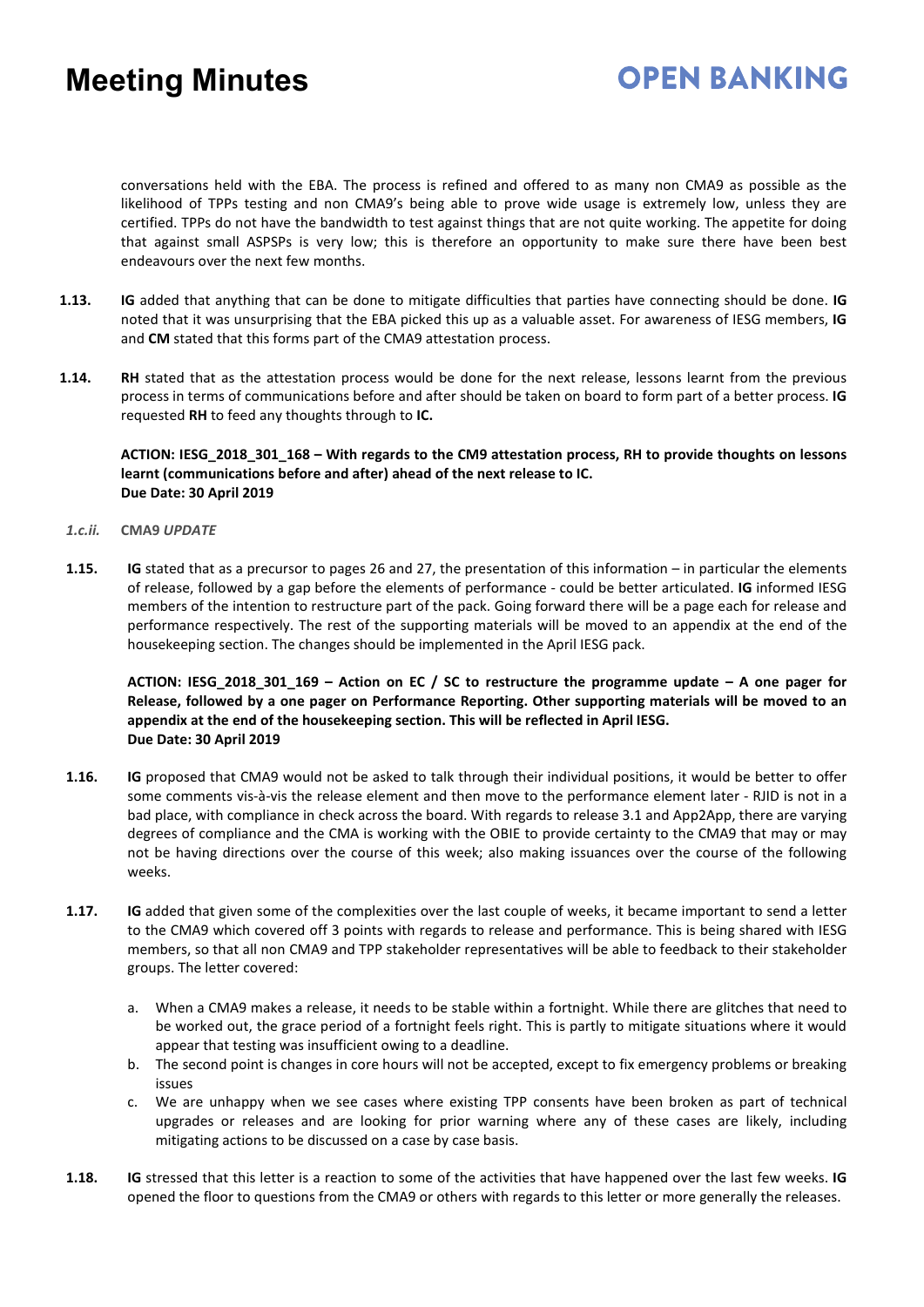# **OPEN BANKING**

**1.19. FR** commented that she had no questions with regards to the letters written. The question was relating to the fact that none of the RJID information is particularly visible. **FR** requested the opportunity for a presentation by the CMA9s to show the updated journeys and an App2App progression. This could be as part of an IESG update or a smaller meeting on a consumer basis. **IG** deferred to **EC** stating that this was similar to a comment made by **GL** a couple of IESG meetings prior and wanted to know how it was addressed then and if it would cater for this instance. **EC** responded by stating that it was specific to the RJID, and it was set up in the developer zone – access to which is not open to non-enrolled TPP participants. In the context of an actual demonstrator, **EC** offered to take this back to PMG to speak amongst the CMA9 to request a workshop for anyone who is interested in seeing the results of how the journey works in relation to RJID and App2App. **CM** commented that videos of customer journeys were part of the attestation process to demonstrate CEG performance. **EC** agreed but proposed it would be more helpful if it is interactive. **FR** indicated more of an interest in the actual journey than screen shots. **CM** reiterated that part of the attestation process / certification process for the CEGs is through the use of such videos.

**ACTION: IESG\_2018\_301\_170 - EC present this to PMG as a conversation with the CMA9 to see if a workshop can be arranged for anyone who is interested in seeing the results of how the RJID and App2App journeys work; especially for people who do not have access to the developer zone. Due Date: 30 April 2019** 

**1.20. BR** suggested that when videos are collated, these could be posted on the website so that people can see evidence of the journey in practical terms, this could send a positive message. **IG** suggested that a package could include a case study showing where we are now as some of these are creeping out on social media; this could proffer the opportunity to take control of what information is out there.

#### **ACTION: IESG\_2018\_301\_184 - RJID and App2App - EC to ask at PMG how the videos collated through the attestation process could be posted on the OB website. Due Date: 30 April 2019**

- **1.21.** In terms of breaking of consents, **IG** mentioned that it is something that has been discussed at, and should be reiterated at TDA to ensure CMA9 are aware. **IG** expressed keenness to hear any mitigating actions that could be taken with regards to this. **IG** opened the floor to questions.
- **1.22. GL** observed that regarding pages 26 and 27, there was no input from Barclays. **CMa** advised that **CA** of Barclays is on holiday. **IG** asked **EC** to offer a few words. **EC** stated that in the context of RJID, there were some final pieces that ought to have been implemented within release 3. Evidence of RJID and release 3 journeys are going through the customer experience evaluation to ensure they are consistent. Release 3 was deployed, in terms of the upgrade of apps, the android apps are delivered and for about 40% of digital customers, IOS is en route. App2App has been delivered. **IG** commented that this has to be kept at a high level due to Barclays' absence, adding that it has teething problems and the OBIE team is working with the TPPs to iron out the issues.

#### *1.c.ii TPP FUNNEL*

**1.23. IG** indicated that IESG members would hear about performance shortly, but before that, in terms of pages 30 and 31 which would soon be appendix materials, the number of live production TPPs (17 on AISP and 3 on PISP) and the number of non CMA9 that have signed up to terms and conditions. **IG** requested a brief update from **EC.** In the context of TPP growth in the ecosystem, **EC** indicated that this has been significant in the ecosystem in the last couple of months. In terms of production activities, 17 AISP and 3 PISP remains consistent; however, further TPP propositions are now beginning to get ready to deploy. Many in the 36 list represent those that have propositions that are close to production within the next 3-6 months. With regards to PISP, this will bleed into performance conversation but its growth is being hampered by the availability TPPs experience with PISP endpoints. In terms of non CMA9 sign ups to terms and conditions, in the last 3 weeks, it has grown to 8 and hopeful that there will be more sign ups shortly.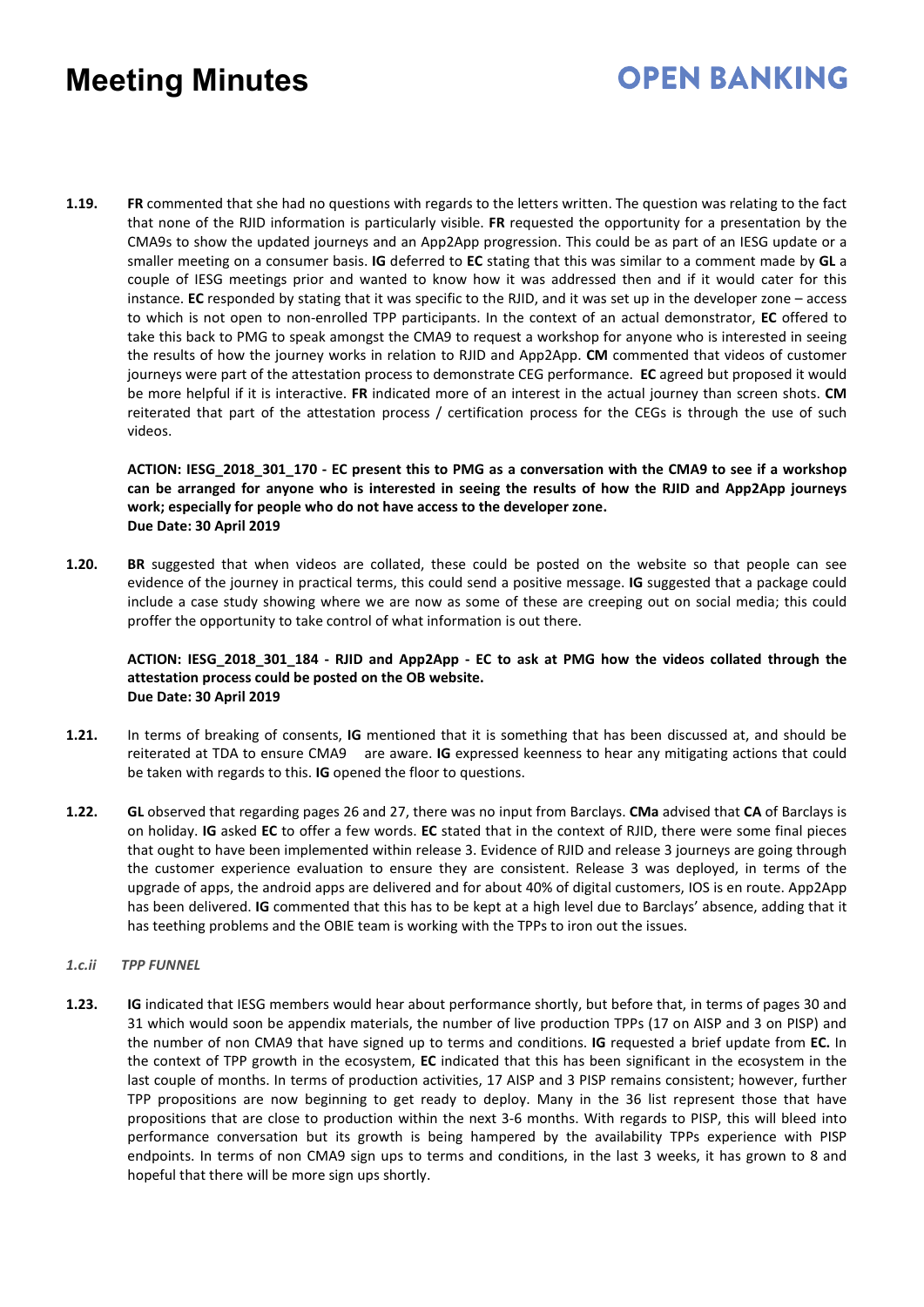# **OPEN BANKING**

*1.c.iii API KPI*

- **1.24. IG** proposed to move on to performance. One perspective is that it is not good enough. Another perspective is that due to the influx of change, the trend in numbers may not be a true representation of progress. Many PISPs do not believe that the level of performance, especially to do with availability is anywhere near good enough for payment related activities. This is something that needs improvement and continuous monitoring. **IG** commented that we are getting better at determining this information and going through the challenge process, there is therefore comfort that this data is correct. **IG** reminded IESG members that at the previous meeting, there was a request for CMA9 to indicate where they felt that the KPIs were not sufficiently reflecting what their availability and response times were. There was only one objection which was worked through as it was a simple miscategorisation. **IG** suggested agreement that these numbers reflect where the ASPSPs are. The OBIE team will continue to work with TPP solutions in the market to ensure both perspectives are captured. **IG** commented that over the next few months, performance metrics will be reviewed and any lack of performance will be looked into bilaterally. This may come in the form of improvement plans issued as Directions from either the Trustee or the CMA itself. At the moment, the focus is on release delivery but in the near to medium term, performance will be looked into. **IG** opened the floor to questions either on the materials or anything else within this context.
- **1.25. AL** suggested that there might be an increase in discrepancies of data and perhaps there ought to be an agreement over how this data is collated. **IG** replied stating that the process of definitions has now been understood over the last 2 -3 months. In terms of methodology, **IG** stated that this is in a good place. **IG** commented that the process probably needs more work, albeit it not affecting the quantitative level of the numbers. The outstanding objection from the last IESG pack was owing to a fact that in the JIRA ticketing system, a box was being used that indicated down time but the ASPSP marking it did not understand that it was part of the process. Is it 100% perfect, no, but issues are reducing. It is a moving objective but there is confidence that CMA9 are not objecting to the numbers they are seeing here.
- **1.26. AL** commented that the issue of unavailability, especially when it comes to PIS will increase over the next few months and that everyone needs to be on the same page with regards to understanding the data.
- **1.27. IG** added that most of the focus has been on AIS, but hopefully with the advent of more propositions in the market, we can bring those in.
- **1.28. SW** indicated that there is no quick fix to PISP availability. With the sheer amount of PISP drops in functionality that will happen over the next few months, even if done in non-core time, these will be taken out for approximately 6 hours. Taking something out for 5-6 hours in a month affects the data. It would therefore be 3-4 months before stability is established because of all the changes going in.
- **1.29. AL** stated that being able to distinguish between planned outages and steady state is important. Changes and upgrades are being made with little or no notice communicated to TPPs at the last minute. There is a range of the actual availability and what it will look like when it is down. Will it be good enough to give PIS businesses confidence? Secondly, how is the process of upgrades and planned outages being managed?
- **1.30. SW** stated that it may not currently be possible for the APIs to give a PISP the same availability that is seen with credit and debit cards. There are schemes and fall back solutions and things in place that continue the service 24/7 even if an update is being done. However, an API may need to be taken down at the weekend to make that change. It is rare to have cards knocked down because there are standing facilities that maintains that constant service.
- **1.31. SW** suggested that this is tabled back into TDA because it is a technical decision. **IG** disagreed with this point stating that clarity is required regarding what the problem is. Is it the API availability to the PIS, (which is fine), or the availability of the transaction being released immediately? It is the end to end performance that needs to be questioned. The scheme availability, Faster Payments (FP) and overall card schemes is different, therefore the consistency in journey needs to be considered, and hopefully does not happen very often. **IG** was reluctant to go into definitions re the technical processes at this forum because of the complexities.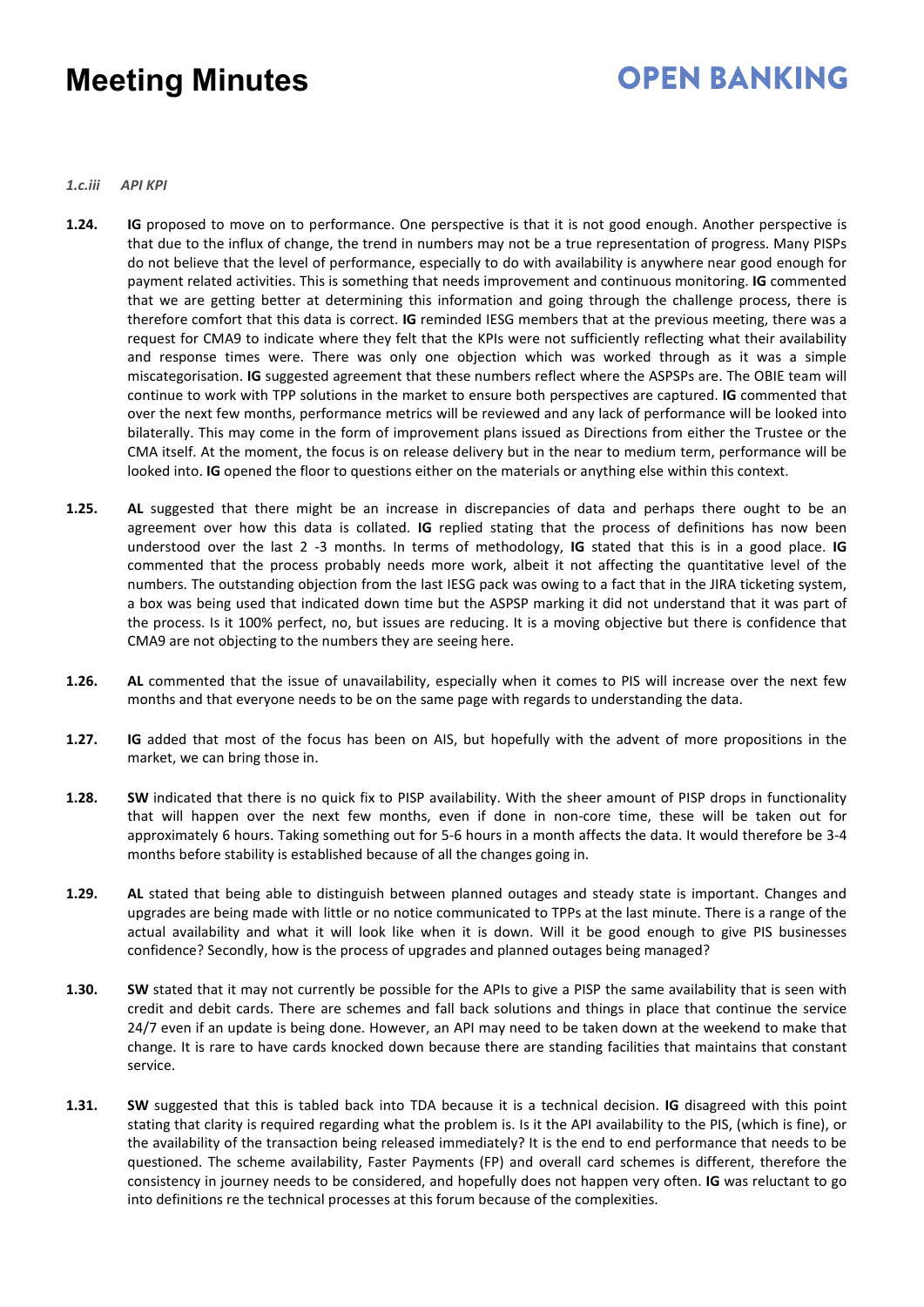**1.32. PM** stated that increasing availability makes it more attractive and stable for future activity, but comparing the API's availability to the card schemes requires caution because it is different. From an FP perspective, there is no standard, but from a technical standards perspective, people take them out before they do upgrades, or they build in dual capability to upgrade one when the other is still running and then they switch. **PM** added that in the world of APIs, standards are not set. Therefore, unique standards have to be set to build dual capability to make upgrades without taking it down and that will be crucial.

**OPEN BANKING** 

- **1.33. EC** suggested that this is the reason why this should be taken to TDA so that changes to the payment journey are decided. **EC** added that technical issues need to be figured out and resolutions proffered accordingly.
- **1.34. IG** stated that in the past, a technical solution has been created before figuring out what the problem is and this seems like it is the wrong way round, but he is leaving this to **EC** and **PM**. **IG** invited one closing comment from **MCH** before moving on to the next agenda item.
- **1.35. MCH** stated that his comment was broader than the API availability issue and related more to performance. **IG** added that before things moved on, 'core' vs. 'noncore' and 'planned' vs. 'unplanned' needs to be reflected in the data. **EC** stated that the data is available, but would be more transparent and easier once version 3 MI becomes available in May. **IG** suggested that no hard and fast rules should be established at the moment, especially with regards to PIS as this is work in progress.
- **1.36. MCH** referred to adoption from a consumer point of view, stating that the interest in this is that we have got the CMA9, we are increasing the number of ASPSPs and TPPs – when will we be able to see unique end users of services and how will we start to see the achievements? **IG** stated that in terms of customer numbers, we are trying to get hold of that information. There has been one submission by the CMA9, but it is similar maturity to when we began to obtain KPI information 6 months ago. We are trying to ensure that there is a rigorous process for getting accurate data. **MCH** asked whether there was a plan to formally drive the process to that point rather than the data just emerging. **IG** commented that the mandate comes directly from the CMA Order and this has been presented to, and accepted by the banks. **IG** stated that he was not yet satisfied to share the numbers publicly to prevent having to retract. **IG** could not put a time frame to this but suggested 2-3 months. **IG** also referred to the words by **MCH**, 'Unique Users' which will always be incredibly difficult to ascertain. There is no solution proposed yet for this. **MCH** appreciated that the MI could be controversial, but accepted the 2 -3 month time frame. **IG** suggested that a publication to the IESG members on this matter could be done at the May IESG. **FR** suggested an offline meeting with **IC** to understand the customer numbers.

#### **ACTION: IESG\_2018\_301\_171 - FR to arrange a meeting with IC re how customer numbers are collected, and update to be included in May IESG. 23 May 2019**

- **1.37. RH** asked if there was a way for information on the customer numbers to be provided by the TPP. There seems to be a one way flow of information. **IG** stated that it is not a one way flow of information but that there is a discrepancy between the numbers provided by the CMA9 and what the TPPs are informally declaring. There is also no mandate to ask for this information from the TPPs, but this is being worked through. The media will consume that declared number so there is no room for error.
- **1.38. AL** stated that he was trying to check what would be received in the annual report, although it would be high level. Sometimes it is customer numbers and sometimes it is transactions with payment services. Off the back of that, we could consider making some of that available, although a more detailed report might be required. **IG** agreed that there would be no way of knowing if this is an Open Banking API or not.
- **1.39. WC** asked about resilience is there an action that will be revisited as there was no answer to the question about the resilience challenge with PIS and there are some challenges in the measurements? **IG** stated that there is a constant evolution that sits with the KPIs. Do we need an additional action point to crystallise the PIS? **WC** reiterated that there is data and a resilience point of view. **EC** commented from a data point of view, with the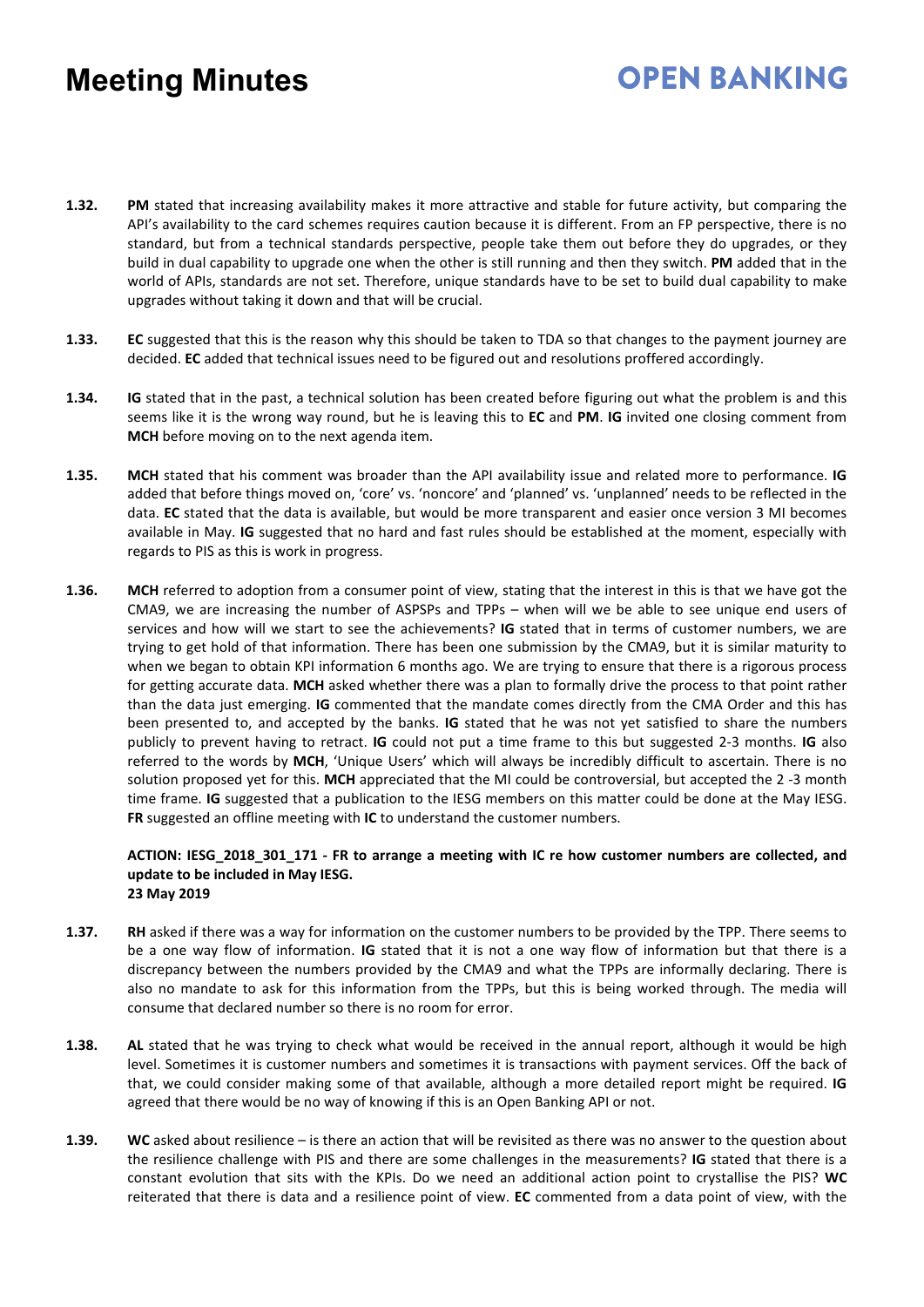version 3 MI, this is covered. From a resilience point of view, this is separate and requires a proper problem statement at TDA. **IG** agreed that there was a need to record an action to take this to the TDA and report back to IESG members.

**ACTION: IESG\_2018\_301\_172 – CM to take recommendation to TDA to address the issue of resilience and subsequently report back to IESG. 30 April 2019**

#### **2.a DETAILED PROPOSAL FOR THE NEW NESTA OPEN UP CHALLENGE**

- **2.1. IG** introduced this topic by stating that the OBIE team produced a detailed proposal in the pack which they have worked through with NESTA to try and take on the learning's from the Open Up Challenge 1, and make sure they are built into the Open Up Challenge 2. The steer that was given is that is that Open Up Challenge 2 is meant to be shorter, sharper and cheaper and focussed on consumers as opposed to SME. The proposal in the pack has been agreed with NESTA and OBIE team is looking to press go on it. This is the final opportunity for IESG to give a steer on this. **IG** noted that he has focussed around eligibility – what kind of participants can enter the open up challenge? Timing – making sure that it works in a relatively short time but still sufficient to get a good challenge up and running; also the link to the Nationwide's Open Banking for Good, and a link to the sandbox.
- **2.2. BR** made a point that this initiative is not mandated under the Order. Some of it is talked about in the original market enquiry report; however, the CMA thinks it is a good idea to do it. Congruent bits are the PCA comparison issues and whether it is a good idea to have quotas or not. The scope of this is very wide, given that that PCA comparison was a big issue in the CMA report, and given what is going on with P14, it would be good to have a quota for that because it is something the CMA is supportive of. **BR** added that given the qualification of entry, there is less pressure to create the sandbox which was needed the first time around in NESTA. **BR** stated that he was unclear of the commitment required for the short term and long term. It needs to be clear that if people agreed to this proposal today, then there is goodwill towards the longer term issue as well, if not commitment.
- **2.3. IG** advised **MCh** that two things to consider are: 2.3.1. the quotas for use cases associated with the comparison, and 2.3.2. the sandbox.
- **2.4. MCh** took on board the comments on the price comparison websites and stated that he was looking at P14 at the moment, he noticed some synergies there. The sandbox issue is one that has been discussed in detail. For the entrance into this new challenge, there would be a more mature set of organisations and there will be production APIs and regulatory testing facilities from the CMA9, however, the question is what is the regulatory requirement and what does good look like. It was suggested that we support an independent sandbox with longevity as this would be a good way for providing access to the TPPs for the future. **MCh** advised that he had been working on this with **GL** who is involved with creation of the Global Open Finance Centre of Excellence in Edinburgh (GOFCE). To be clear, the success and ability to implement the open up challenge does not depend on having this independent sandbox, but it is nonetheless a valuable resource to have if it can be achieved in a timescale that would be useful to OUC2 entrants and **MCh** recommended that IESG members endorse this.
- **2.5. SW** commented on the sandbox stating that the information is high level. To make a commitment to provide 100,000 anonymised customer accounts without doing an impact assessment to understand the detailed requirements means that the detail required to be able to make a commitment is lacking. To work alongside **MCh** to build this seems fair, but to agree to it, is a challenge. **IG** acknowledged this point but would like consensus that the NESTA challenge can be decoupled from the sandbox discussion. **IG** endorsed BR's ambition to get an 'in principle' commitment from the CMA9, as although there is no mandate in the order; it would be a helpful decision. **SW** stated that the most that can be asked for is a decision in principle.
- **2.6. GL** gave a quick background on GOFCE there is going to be an upgrade to the National Computing Service. The new machine computes at 5 million transactions per second. It hosts a data safe haven for the UK; the capability will be there for data to be provided into the safe haven if required and then have the data scientists at the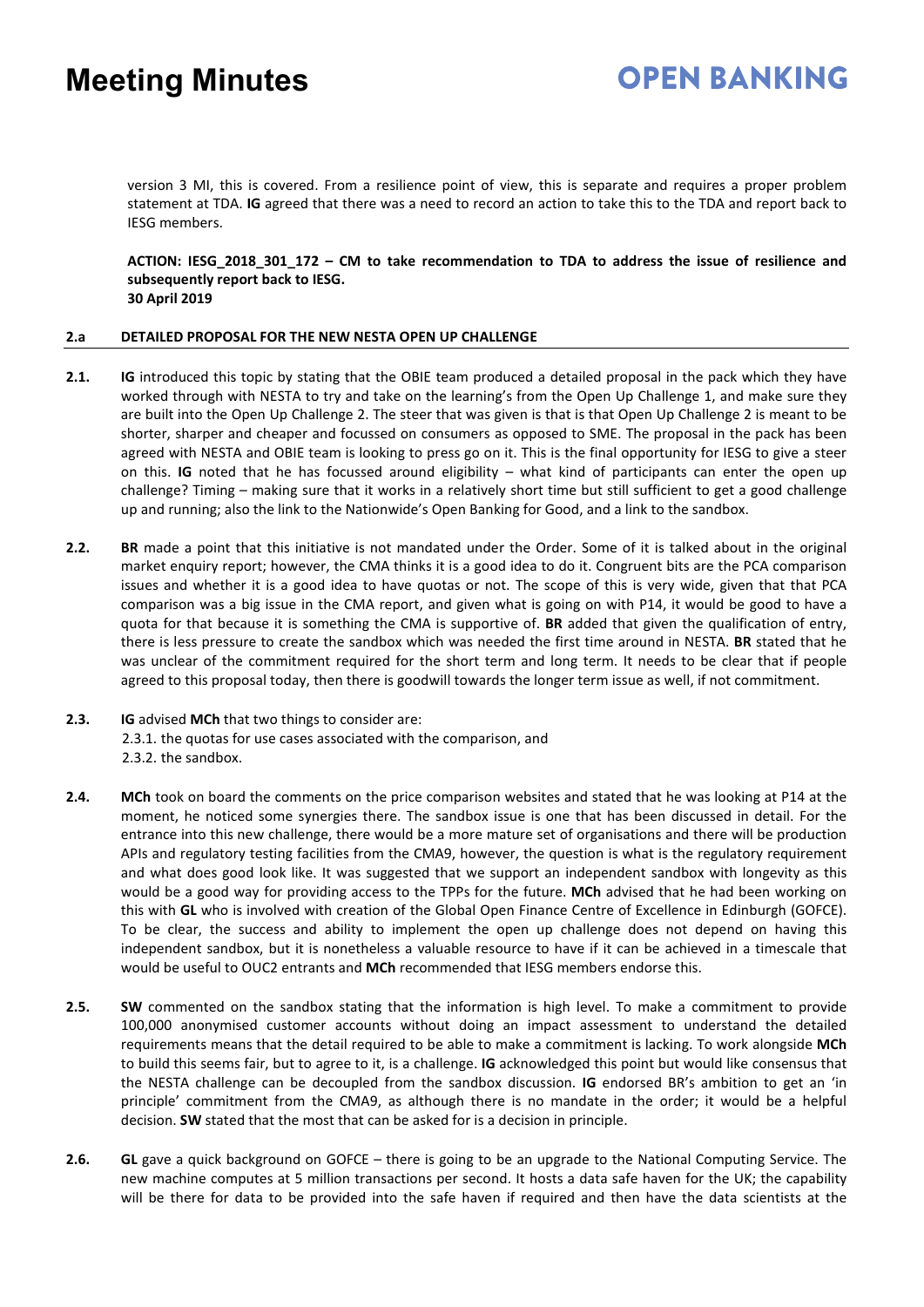## **OPEN BANKING**

university do the job for the banks on the anonymisation work. The banks would then sign off on this. The tool set would not just be in the long term for the TPPs, it could be for all of the ASPSPs. It would be a perpetual facility with world class science. A number of the banks in the room have worked with this team to develop things. It would create a perpetual resource for FinTechs and banks to check their algorithms before release to the market and prove to the regulators that what they are doing make sense. **GL** stated that he would be happy to have conversations with any banks that want to get involved. The centre is through to the second stage of a £22 million central government funding bid.

- **2.7. IG** stated that it sounds like a fascinating, albeit bold initiative and one that stretches beyond Open Banking and data from the CMA9 which is why we wanted to decouple it from the NESTA piece; however NESTA could help seed this. It is not just about banking data, it could extend to things like health records, but we do not want it to hold up the work on the NESTA piece.
- **2.8. HP** stated that he was part of the NESTA prize committee as part of HSBC, HSBC are supportive and echo **IG**'s thoughts in that **GL**'s proposal is ambitious and not a short term solution to the problem which is that we need to drive adoption and help address the specific CMA9 problems. There is a risk that wider PSD2 will be successful and generate a lot of user cases, but none of those address the particular points highlighted by CMA in their report. It may be prudent to use this opportunity and the mandate to address the concerns raised in the report and then as an ecosystem, to look at addressing potential future benefit. It makes sense to align ourselves to where this all comes from. Real customer data is extremely contentious. The anonymisation process destroyed most of the real value and wasted many months in protracted arguments due to running into direct legal obligations on the institutions. **HP** strongly counselled the members not to go down that route. Up until the anonymisation, it looks good and then ends up looking like a fabricated set of data. **HP** added that the aim should be to address the issues raised in the reports speedily and rapidly get to data that is useful for software engineers to run through, test and validate their applications and get that in place for the prize process which encourages innovation, specifically targeting those issues. **HP** said that felt like a well thought through objective to aim for.
- **2.9. FR** commented that there is merit in looking at how to make this work. In terms of the challenges mentioned by **HP**, these need to be managed overall as managers of data in the UK. It would be good to bite the bullet and go with the suggestion. Some of the timelines may be challenging, but there is real merit in getting over these challenges so that we can do this well. Part of the reason for setting up the centre is to address the challenges. **FR**  offered her support to what **MCh** is suggesting, but also encouraged members not to be held back by some of the challenges.
- **2.10. RR** commented that he had spoken to **GL** and was sympathetic to the paper on price comparison websites. **RR** felt that we would struggle with algorithms when data is not available, and though he is supportive in principle of finding some way to get data that is useful and valuable, but that the challenge is getting over the hurdles to be able to share data that is useable, getting our fraud, risk, legal teams happy with the proposal. **RR** said it is a great idea, but would not want that to be a promise. **RR** commented that price comparison websites struggling to meet the testing is a barrier to participation of the ecosystem. Having said that, **RR** referred a question to **BR** – the CMA decided not to do NESTA for consumer when the order was written, what changed? There is a vast amount going on, is this the right thing at this time? We came away from the CMA enquiry assuming there was money in personal current accounts; surely this is a tree that is leaning with fruit that people are desperate to pick.
- **2.11. BR** replied, stating that the report was a 'chicken and egg' problem which was thought to only exist in the case of the adoption of BCA comparison towards price comparison websites. With regards to the adoption of BCA comparison towards price comparison websites, submissions were heard but the volumes of people switching were low. It was therefore not commercially viable as there was insufficient information for the price comparison websites to enter that area. **BR** stated that we tried to break out of it with the NESTA challenge prize and the result is maybe a commission based price comparison service does not work, but if offered as a white label product to people who are offering other services as an add on, then maybe that could work – not based on commission. We had not anticipated that a similar problem would exist for personal current accounts because there was already services available making use of bespoke data. **BR** stated that it was a surprise to find out that no price comparison websites are using open data and that is why P14 is a good idea to figure out whether the problem is incentive,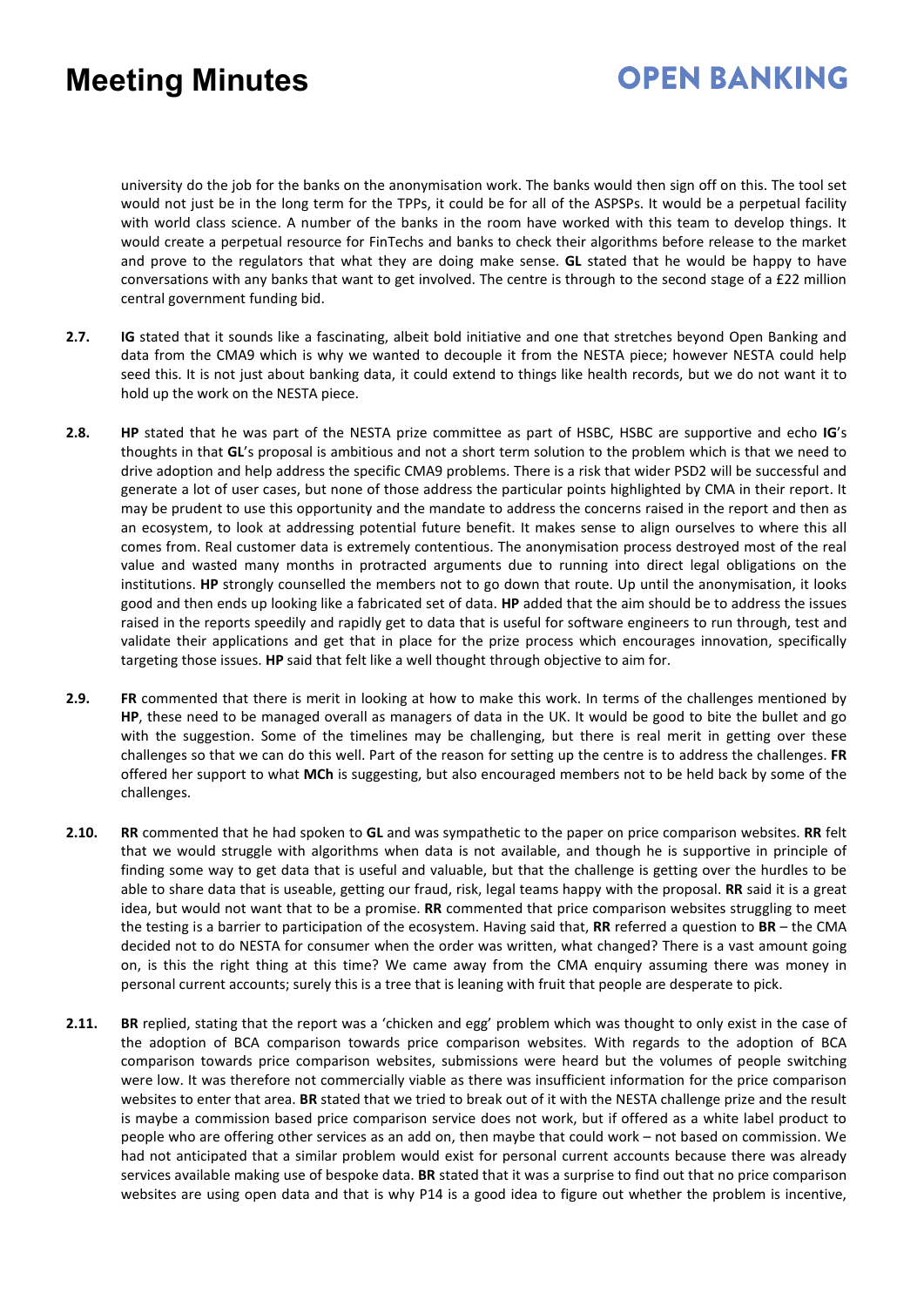# **OPEN BANKING**

ability or both. **BR** added that should the project go ahead, other solutions might be found, but to **RR**'s question specifically, this was not anticipated, otherwise more action would have been mandated to this.

- **2.12. IG** commented that it was time to draw a line under the topic, stating that there was broad agreement that this proposal is a good idea. **IG** took **HP**'s point with regards to the complexities of data and may not be able to fix this immediately, however, the Edinburgh initiative might be able to fix. **IG** suggested that the NESTA proposal proceeds. **IG** proposed that **MCh** continues with NESTA in the way that the proposal has been presented to this group. It should be an open process and any contributions from around the table should be taken on board. With regards to the sandbox, **IG** commented that **BR** is looking for a decision in principle. Suggestion was for **MCh** to meet with **GL**, NESTA, CMA9 – the onus being on **GL** to explain how GOFCE could work and mitigate issues that could be encountered, but have a good information sharing
- **2.13. RH** commented that he would struggle to buy into this as there is nearly an inference that we are agreeing to the data sharing, but in terms of GDPR and Cambridge Analytics, his internal stakeholders would be shocked. **RH** stated he agrees with the principle, however, sharing and anonymising data when there is the consumer piece around who controls the data is very difficult. Therefore, even if there was a workshop, it can go to the premise that the proposal is heard as opposed to committed to. **RH** stated that in terms of expectations, he is happy to support but it has to be light touch. **IG** responded by stressing that the intention is not to secure commitment, but if the CMA9 could sit as a group and explore the possibility of workable solutions.
- **2.14. RW** stated that if the ask is to sit and understand what is being discussed, and to relate some of the concerns around the data being anonymised or not, that would be ok but cannot agree to what the paper says – 'we will *agree to giving anonymised data*'. **IG** deferred to **MCh** on the point of anonymised data, **MCh** stated that the wording could be changed. **RW** added that the costing element needs to be addressed. **IG** stated that this was discussed in the January IESG and the numbers have not changed. The paper should also be amended to restate the comment on anonymisation – '*we will investigate further, the ability to provide anonymised transactional data in the way that has been discussed'*. **IG** added that financing is not a topic which is discussed at the IESG forum as it is a matter for the Heads of Retail, but invited an offline conversation on this if required. **IG** concluded that the numbers and the intent have not changed.
- **2.15. IG** stated that it is critical to have the session between **MCh**, **GL**, CMA9 and NESTA as soon as possible, ideally before pressing go on this proposal, **IG** added that it is unfortunate that NESTA is not present as it might be the case that they say that this will not work if no data is available. There are two different issues here – anonymised data and sandbox, both of which should be covered. **IG** handed over to GL for the last word on this topic.
- **2.16. GL** stated that the path of anonymising data can be tricky and inconsistent when provided by different institutions. Task 1. is that the bank does the expensive job of anonymising the data to an acceptable standard. Task 2. is that the data is supplied without being anonymised to the data safe haven where the anonymisation task is completed. This would be done without the bank bearing the expense themselves, but with the right skillset available to do this. The capability and equipment required for this is already up and running.

**ACTION: IESG\_2018\_301\_173 – MCh and GL to meet with NESTA and CMA9, GL to explain how the Centre of Excellence Sandbox could work. Due Date: 23 May 2019** 

**ACTION: IESG\_2018\_301\_174 - MCh to update the document to provide clarity on the sandbox requirement decoupling CMA9 commitment to providing this any anonymised data from NESTA challenge itself. Due Date: 23 May 2019** 

**APPROVAL: IESG\_APR\_LOG\_037 - Detailed Proposal for the new Nesta Open Up Challenge - Approval to proceed as proposed, with caveat that CMA9 to commit to investigate further the ability to provide anonymised PCA transactional data to be hosted in an independent long-term data sandbox facility, while noting that such a sandbox facility is not required for the successful execution of OUC2.**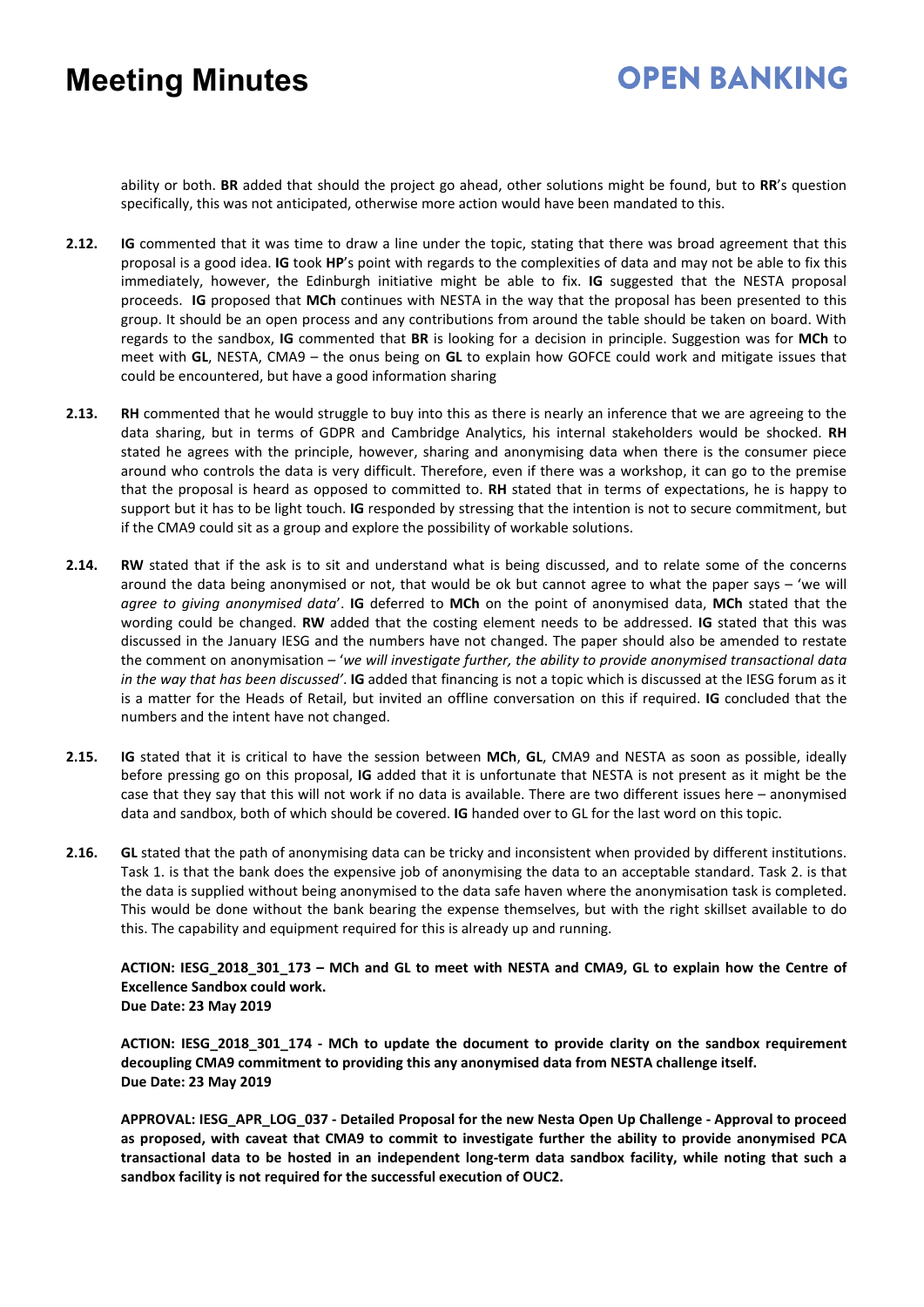# **OPEN BANKING**

#### **2.b THE OBIE STANDARD DOCUMENTATION**

- **2.17. IG** stated that this document is an FYI relatively straightforward. The team were asked to make sure that the standards and checklists were being presented to the outside world in a more digestible and accessible manner. **IG** was receiving incoming queries from members of the ecosystem who are not privy to the process. This is why this document has been created – an umbrella document – nothing new, just better signposting for the standards. **CM** added that it will not be a PDF document, but rather, a living, breathing and interactive website, which is what TPPs and non CMA9 and ASPSPs are looking for.
- **2.18. FR** commented that the language used on page 73 the customer experience guidelines checklist needs to be highlighted in a more positive light, not just TPPs but allowing the industry to go over and beyond the regulatory requirement to ensure the customer experience is as good as it can be. There is a little bit of marketing required here like highlighting the fact that it makes the experience better for the customer. **IG** was fine with this, but reiterated not to change the obligations and substances. **FR** added that it is significant to see how far things have progressed in the last 18 months – 2 years. **FR** commented that this needs to be acknowledged and thought the OBIE team deserved acknowledgment for this. **IG** agreed stating that it is important to acknowledge how much work has gone into this. **HP** agreed, stating that he was at the EBA working group of 19 March 2019, which was a clear indicator of how far ahead the UK is ahead, thanks to the work of the OBIE and CMA Order. There were stats around wider usage and testing provided by other large groups in the room which brings to light how far we have come. All the big 6 GB banks are ahead of that now. Deutsche Bank – 40 TPPs in their sandbox, 3 TPPs in live, no user numbers quoted but presumably very low. BNP Paribas – 15 TPPs in their sandbox, 900 users in live. ING, despite their success in this market as a TPP, 30 TPPs in their sandbox, no users yet in live, no production services in their own market. So we are way ahead and sets us up well for where we are trying to get to.
- **2.19. AL** echoed **HP**'s words but wanted to give a comment on the website. The customer experience guidelines checklist is something that actually needs to be given to us as part of the exemption process. It could be used to support a request for exemption. **IG** agreed, stating that this has not gone live yet and that the action here is that any specific comments on copy should be provided to **AA**. **IG** added that **CM** would provide an overview of the EBA meeting in AOB if there is time.

**ACTION: IESG\_2018\_301\_175 - Any specific comments on copy to be provided to AA, a memo of changes made to be circulated with a revised copy. Due Date: 30 April 2019**

**APPROVAL: IESG\_APR\_LOG\_038 – The OBIE Standard Documentation was approved with a request for any specific comments on copy to be provided to AA.**

#### **2.c P7 UPDATE**

- **2.20. IG** stated that this paper is an update paper. There is no further work that has gone into this, but just an update as to where we were at the end of the P7 conversation. **AA** agreed and stated that this was off the back of a question from **FR** about where we got to with the legitimate interest assessment and so, we explained in the paper that there were options considered by the DWG and they said that there is an argument that there is a legitimate interest. We cannot provide legal advice but there is an argument. The bit that we were not asked about was to suggest a point in time where we would review whether we recommend that any work be done around future standards development because of the evolution of the market, though early stages. There is a line in the sand regarding numbers which will be reviewed when the time comes. There is no visibility on what sort of PISP transactions would be the type of transaction that will require some form of refund.
- **2.21. FR** wanted to clarify the reason this was brought back is that the perceived inability for a PISP to do a refund of a redirection journey guides the design of a PIS journey. In theory, the view is the redirection journey is the most secure journey of the consumer; therefore, anything beyond having to share ones account number and sort code is less than the redirection journey. Because of the lack of refund on the redirection journey, it means that PISPs will design to other journeys. **FR** stated that because we think it is possible to provide the account number under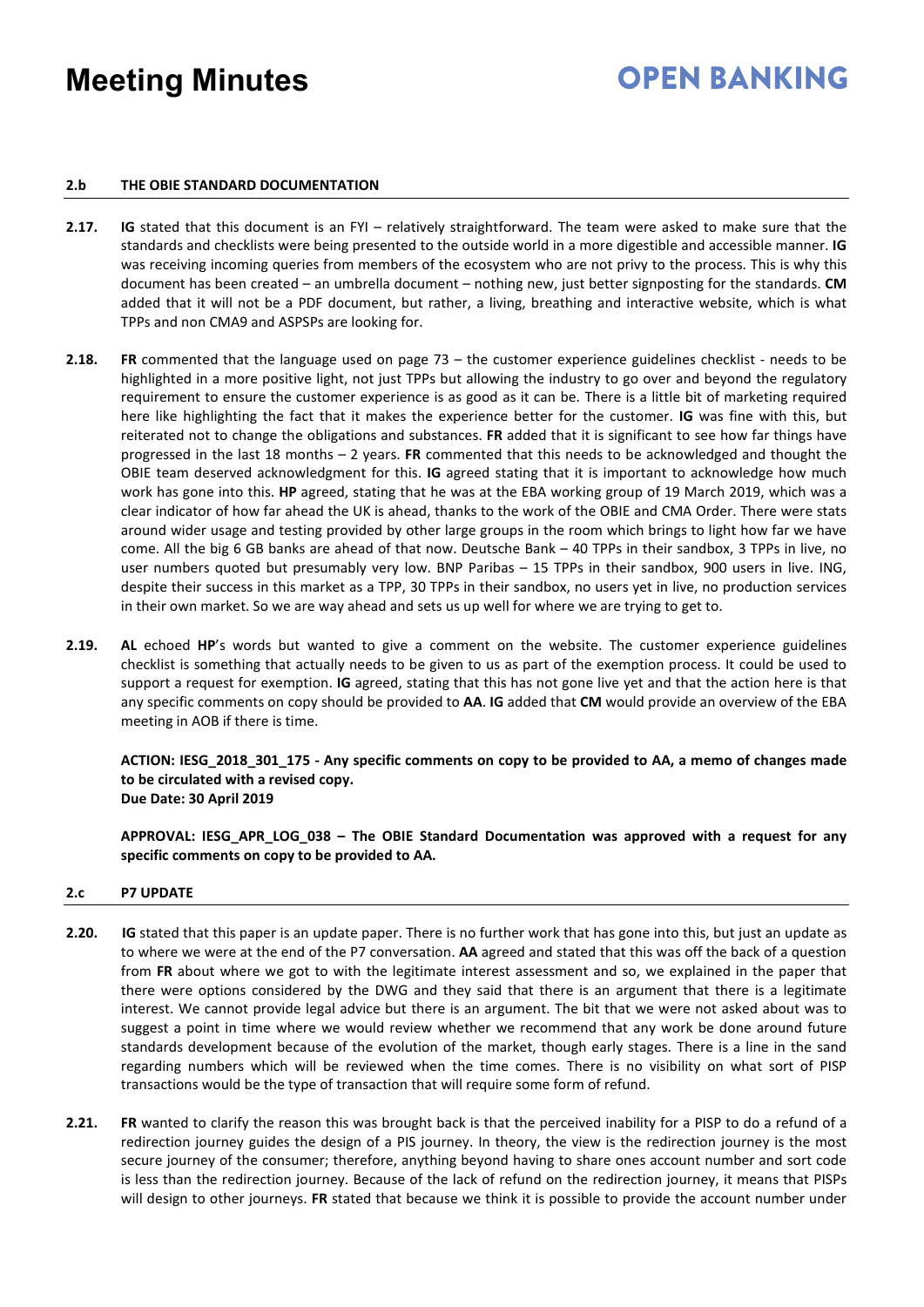## **OPEN BANKING**

legitimate interest, which this would therefore enable a PISP to design around a redirection journey and still be afforded refund capability assuming banks want to allow that in terms of their legitimate interest.

- **2.22. AA** supported this view, but stated that at the moment there is already functionality available over one PIS journey, which is where the PISP sees the account number and sort code. There are other journeys where they do not see that. What we are saying therefore is that there is a journey where the PISP can see that information today. The question is whether we should be designing the ability to make that request. There is nothing in principle that stops that request, but that is not something mandated in the standard. The question we have not got an answer to is whether there is a need to develop that and whether there is a demand for it. The idea, therefore, is to understand how the market develops and if there is that demand at some point in time from active PISPs, (this will depend on the kind of user cases that get developed), we will have a better understanding of whether we should be exploring this anew.
- **2.23. FR** sought to clarify she mentioned 'redirection', but should have in fact said 'account selection at the ASPSP level'. They are both redirection, but to clarify, the reference is to where the account selection is at the ASPSP and not the TPP. **FR** added that there was a comment made earlier around PISPs looking for more functionality and more endpoints than were being made available, and wanted to know if refunds came up as an issue there?
- **2.24. IG** agreed and stated that there are a number of large payment companies beta testing products in the market, given the limitation around 'reverse payments' (P7). The issues they raise are mostly solved by App2App. That was the workable solution that was desired in the market. Next on the list is things like reverse payments, however, there is a legal solution that works, and therefore, sufficient for them to put products into the market, get some baseline numbers going through to see how some of these refunds work, and then figure out if there is a possible bottleneck.
- **2.25. AA** agreed and added that at the same time as looking at P7, P9 was considered. There was the same principle of revisiting at some point in the future. From the EBA conversations, it was mentioned that status of payments have come up more than once, and if re-written, the suggestion would be the same sort of process should apply to P9 – looking at numbers and review whether a further review is required. The two are aligned in terms of what functionality is needed to enable PIS solutions to work.
- **2.26. FR** stated that people come into the market and the only way they get to do reverse payments is around the consumer selecting the account number and sort code in their domain, so there may never be a bottleneck but there may never be the option for a consumer to select the account in the ASPSP domain. It is not about a bottleneck, it is about the design and the type of product in the market. The question is: do we want to only end up with account selection happening at the PISP or account selection should be available at the ASPSP, if that is the model we want to promote with equal emphasis, then the reverse payment should be enabled.
- **2.27. AA** agreed. However, the aim of this paper is not to revisit the evaluation. **FR** stated that that aspect of the discussion was not fully covered. RH added that design is covered, and rather than having a theoretical conversation, what the paper is saying is to see how it works. A number of organisations have been approached, therefore payments will start to come through and until then, the issues will not be identified. **RR** added that the people who end up driving this might end up being merchants, which is correct.
- **2.28. FR** asked whether in going back to the principles of design do we want the PISP journey to always really be account number and sort code selection at the PISP? If so, this paper is fine. If a variation is required where account numbers will also be offered at ASPSP, then the paper needs to be revisited. It is a design question and not a bottleneck.
- **2.29. IG** thought this was a valid point and we are shaping something in the way that may not be done in the future. The balance or trade-off is that all of this costs money and time, there is a tight release schedule. **IG** would like empirical evidence before requesting CMA9 to build complexities. When there is a proper flow in the market, stock can then be taken and a full on evaluation can be run at that point. If new functionality is then created, there is a possibility that the market would adopt it and whether account number is chosen on the PISP or ASPSP side will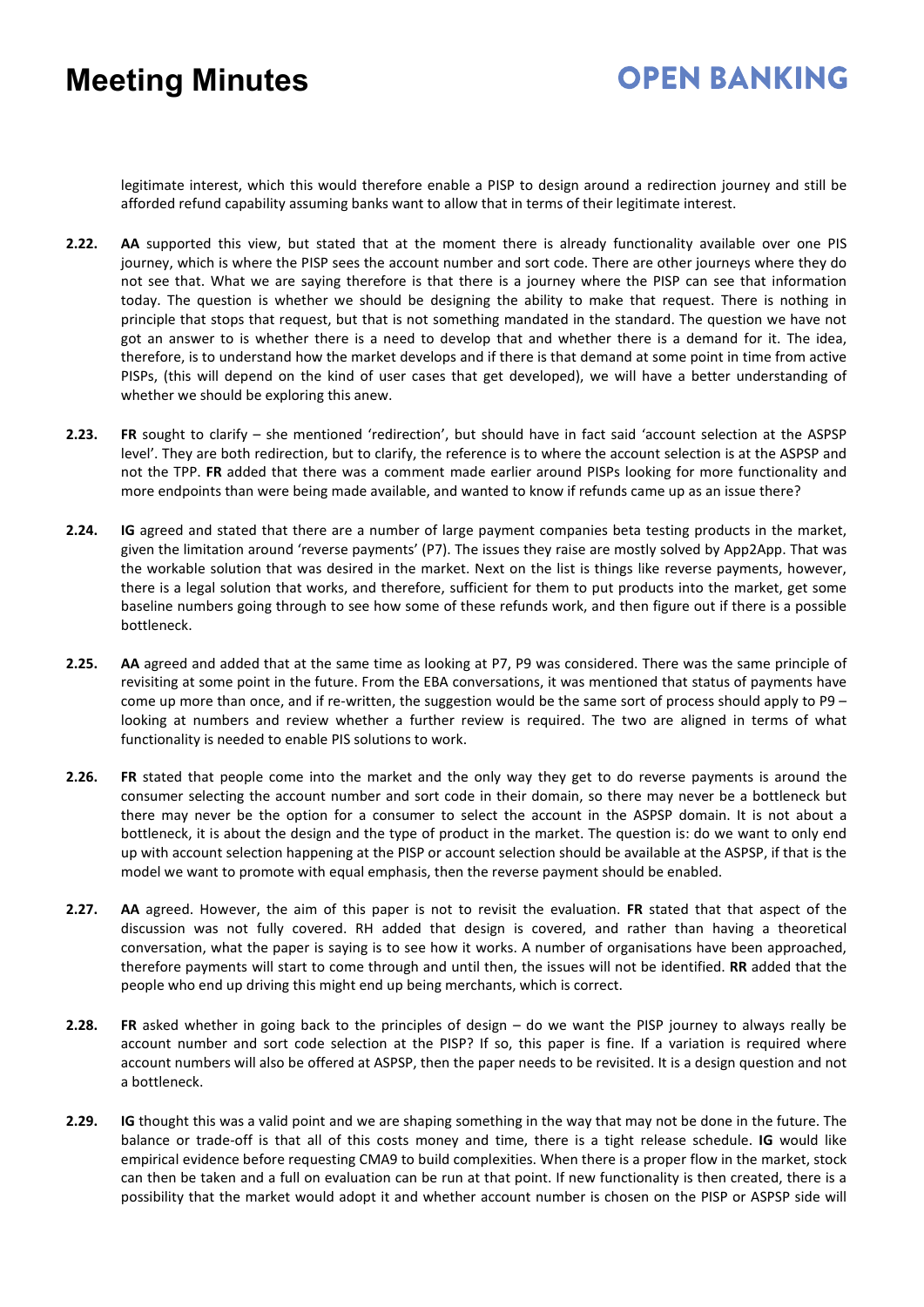# **OPEN BANKING**

change again. These numbers seem large from where we sit; however, the UK is not married to a particular way of doing things even though we make a change at this stage.

- **2.30. MCH** questioned with regards to thresholds quoted in the last paragraph on page 82, what does 20 million API calls mean? Is that a monthly total? Precision is required. **AA** stated that this is meant to be per month and the assumption is roughly 4 API calls per payment, which roughly gets to 5 million payments. This is a relatively low number. **MCH** stated that he is unable to appreciate the relativity as to whether that is a high or low number. One needs numbers that are not so low that it does not give an evidence base to go at, but by the same token, we do not want to wait forever to do things which are potentially quite important.
- **2.31. IG** commented that the team discussed the numbers before including into the paper and that it was a difficult discussion because there is no right answer. There are two ways to look at this – firstly, when you get to 5 million PISP transactions, there is a meaningful number for the requirement of reverse payments. On the flip side, if there is something fundamentally wrong with the journey, we may never get to 5 million, in which case we would have to revisit the journey. **IG** added that if a quantitative discussion is required, one would say that we would review when it gets to 5 million transactions, alternatively, when we get to February 2020, whichever is sooner. The threshold could be backstopped with a time period.
- **2.32. JC** asked if any remodelling had been done or if there was an idea of when the thresholds might be met. **AA** responded that the numbers are roughly the same as the monthly AISP transactions being seen at the moment, therefore, if we get to a level of PIS numbers which is roughly the same as AIS numbers, it has to be marked as moving. The backstop concept, therefore, makes sense. **IG** suggested that this is incredibly arbitrary; however, no later than 6 months, there should be a review the threshold concept.
- **2.33. AL** stated that he is conscious that there are a lot of issues around PIS that are looked at in isolation. Status of payments are constantly coming up in the EBA discussions, therefore, he is keen that we are aligned to where retailers and PISPs are seeing genuine blockers, whether that means they become requirements or things that ASPSPs like to provide on a commercial basis. When it comes to the PISP model, there are a number of aspects that will impact on the success of this. It is impossible to build and predict and provide for every business model we might see, however, there might be a few things like merchants wanting to refund customers and to see whether the money has actually gone that will be common to all of them.
- **2.34. IG** stated that perhaps from a housekeeping perspective today, as a minimum, make a consistent threshold and backstop concept across P7 and P9 so that we are not doing it at a piecemeal review pace. **IG** suggested that what **AL** might be asking a deeper question - at what point do we look back at the PIS suite of functionality to check that it actually works. **IG** suggested this should be taken offline as to when appropriate timing might be and bring in the CMA as well.
- **2.35. EC** looked at the volume forecasts purely around PISPs. In broad terms, it is about a 20 million number towards the end of this year. **EC** suggested that it seems like a good review point and of course, it might not work out that way, but how the PISPs come into the market and usage can be monitored. **IG** stated that the 6 month period seemed like a sensible time frame, **IG** asked the OBIE team to take this away – cross check with forecasts and see what the proposal is as an update to both the P7 and P9 document, with the view to present to IESG.

**ACTION: IESG\_2018\_301\_183 - Volume forecasts around PISPs – AA/IG/CMA to discuss offline about when might be a good point to take a formal look back to the PIS suite of functionality to check that it actually works. AA to cross check forecasts and update the P7 and P9 document, with a view to present back to IESG. Due Date: 23 May 2019**

**BREAK**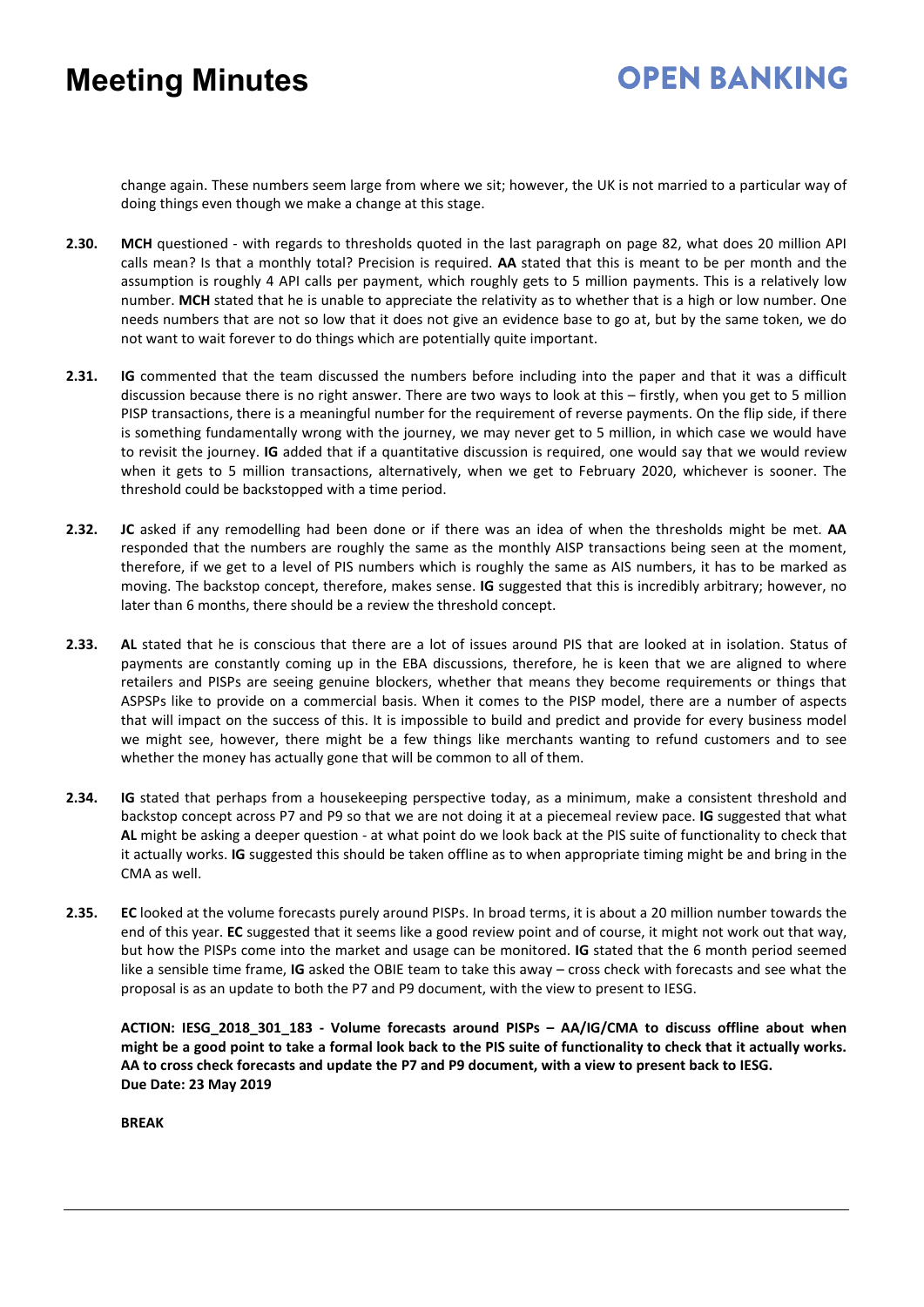# **OPEN BANKING**

#### **2.d P14 AND P15**

- **2.36. IG** introduced another process point the finalisation of the P14 and P15 process, which had taken some time to land. **IG** explained that the reason for the lag is that having got to the end of the process, neither the OBIE nor the CMA felt the evaluation had sufficiently answered the exam question in relation to P14 in particular. It was now a point of process to write the trustee action letter to Adam Land at the CMA.
- **2.37. IG** stated that this was shared at the last IESG meeting, and prior to sending to the CMA to give one final additional opportunity for comments. There were only two comments received, one of the CMA9 and the other from consumer representatives and **IG** did not believe these were contentious and have now been reflected sufficiently within this letter. A signed version of the letter has been sent to the CMA as a final part of the process. The letter creates a number of actions which are then for the OBIE to take away and create a plan.
- **2.38. IG** stated, therefore, that this is not an agenda item for approval, but for FYI. Any specific comments or questions around it could be tabled now. Given how much time has been spent, it may be that we are unable to answer, but could possibly pick up offline.
- **2.39. AL** made a general point that we should get away from the idea of moving consents around as the customer gives the consent to the AISP; it is unhelpful to give the impression that that consent can suddenly be shifted around between firms. **AL** commented that in terms of the language sometimes, in this case – *'make it easier for customers to move their consent…'* – **AA** defended this by stating that it is a language problem, the context is different when content is read in entirety. **AL** accepted. **IG** understood the point being made, however, added that the content of the letter could not be changed, but noted for future. **AL** acknowledged **IG**'s comment.
- **2.40. FR** wanted to know from a governance point of view whether this paper would be presented at the enhanced Working Group. **AA** replied, stating that everything that is still on the road map will go to the new Working Group which will be set up shortly. **AA** used the opportunity to remind IESG members who had not yet responded with nominees for the new Delivery Working Group to please do so.

#### **2.e VRP SANDBOX**

- **2.41. IG** advised that finally there has been progress around the VRP Sandbox, starting with formal acceptance into the FCA's Regulatory Sandbox initiative. **IG** introduced a one pager written by **AA**, stating that progress would not be made by going into too much detail on this, however, it is good to update.
- **2.42. AA** updated by stating that there is a lot of interest in this. What we are thinking about is how we ensure that there are a group of (co)participants – ASPSPs offering the API and TPPs who have PISP permission and are able to provide this in production. This is the context of the sandbox**. AA** recognised that there would be people in the wider group who would be interested in participating and will consider how to maintain engagement
- **2.43. IG** invited queries and questions.
- **2.44. DN** recollected that this was the old P5b and was discussed at the Delivery Working Group. **DN**'s recollection was that there were discussions around variable recurring payments, liability and issues with tokenisation, at which point it was parked, with a plan to revisit these issues. How did we get from the old Delivery Working Group (DWG) discussions to discussions around Sandbox without addressing the other issues that were mentioned?
- **2.45. AA** responded by stating that he was not present when the P5 discussions were held, but the categorisation of the issues were, firstly, whether and to what extent these conversations were covered in PSD2. Linked to that is a conversation around how the consumer is protected against the different types of risks that are associated with this type of proposition. This had to be done in a way that would give consumers, regulators and ASPSPs comfort in terms of liability. **AA** stated that these were difficult to deal with at a DWG level and believed that the best approach was to work through a sandbox. Effectively, that is the ambitious objective of this process, but with the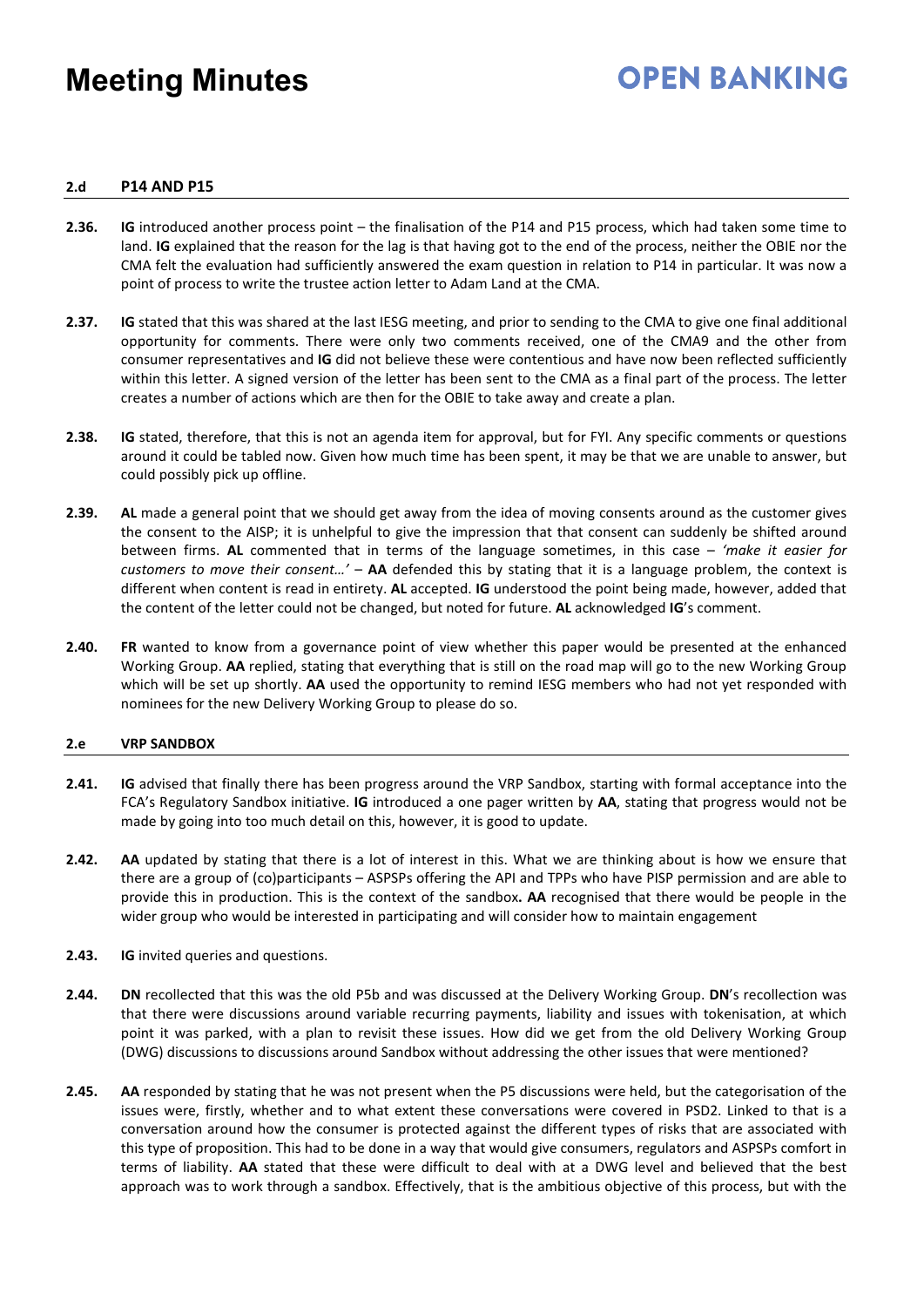# **OPEN BANKING**

support of the participants and the FCA, there is the potential for a lot of learnings which could be delivered to a DWG. **AA** stated that he is unsure of what the learnings will be as this is unexplored territory.

- **2.46. RW** asked that of the 2 ASPSPs and 6 TPPs, are there any members of the CMA9? **AA** responded no. The 2 ASPSPs are Metro and Starling. **AA** added that their capability within the rules of the sandbox to do this is still in review. **RW** asked from a consumer protection point of view, how the sandbox would help liability when 4<sup>th</sup>, 5<sup>th</sup> and 6<sup>th</sup> party layers are looked at. **AA** responded by stating that these are some of the questions that are still being worked through at the moment.
- **2.47. IG** gave his perspective stating that one important aspect to note is that formal engagement with the FCA team who have experience of running the Regulatory Sandbox in the last 3 years has only just happened. The engagement includes understanding what is in the path of the achievable aims, what kind of questions make sense to try and answer within a regulatory sandbox construct, and then empirically, how does one test? **IG** advised that the OBIE team are going through a discovery process with them, which will turn from what is currently a 7 paged application form to a detailed test plan. At the moment, that is being written up amidst a ton of unanswered questions and this should be determined within the next 3 – 4 weeks.
- **2.48. RW** understood that test scripts would be run which would answer questions that we could probably guess now in terms of how the process would work. Also we are concentrating effort to fill in a 7 page application form. **AL** stated that he is struggling with the benefits of doing this if questions raised in P5b would not be answered.
- **2.49. FR** suggested the following: The understanding of the sandbox process is that there is still consumer protection, so to run a live sandbox with the FCA, the questions have to be answered. **FR** stated that there was faith in the FCA to be able to work with a different team to answer the questions that have previously been unanswered. **FR**  suggested that we could then provide our input as we go along, but until there is a protection framework, the FCA would not allow the testing to be done practically.
- **2.50. AA** stated that he was quietly confident. The test plan has not been put together yet. **AA** stated that we have the right people with the right skills, the right engagement with the TPPs, but in terms of answering all the questions being asked, this is work in progress.
- **2.51. IG** stated that in working with participants of the regulatory sandbox, they all have these views as to what the risks are and the regulatory sandbox actually flushes out more risks that they had no idea about, however, this is iterative. These are only learnt when they are being tested in the sandbox. There are no guarantees around this process and there is no set way of doing this, which is why there is a level of ambiguity around this. Getting in was an important milestone, the test plan is another obvious milestone. This will set the direction, rather than provide the scope for the work. **IG** suggested that assuming the test plan is formulated; it would be a good idea to provide an update to this group again.
- **2.52. FR** commented that in the process of going through this, it would be helpful to involve Kathryn Hardy of the PSR as she has been running the authorised push payments scams code. This covers what requirements there should be on PISPs for authorised push payments scams code, but would not cover cases where legitimate merchants do not deliver or go bust, etc. **FR** stated that her desire would be for some coherence and connectivity across the different pieces, so we do not end up trying to solve problems in different places. **FR** stated that she would welcome relevant people from the PSR as it can get quite loaded on the VRPs to the exclusion of the rest of the landscape. There needs to be a connection across the rest of the areas that connect to payments and consumer protection.
- **2.53. AA** agreed with this suggestion, and reiterated that we need to make sure the risk that we are trying to solve for includes all the other unforeseen risks.
- **2.54. RW** requested that the test plan should encompass a heavy emphasis on all the areas that we are struggling to comprehend at the moment.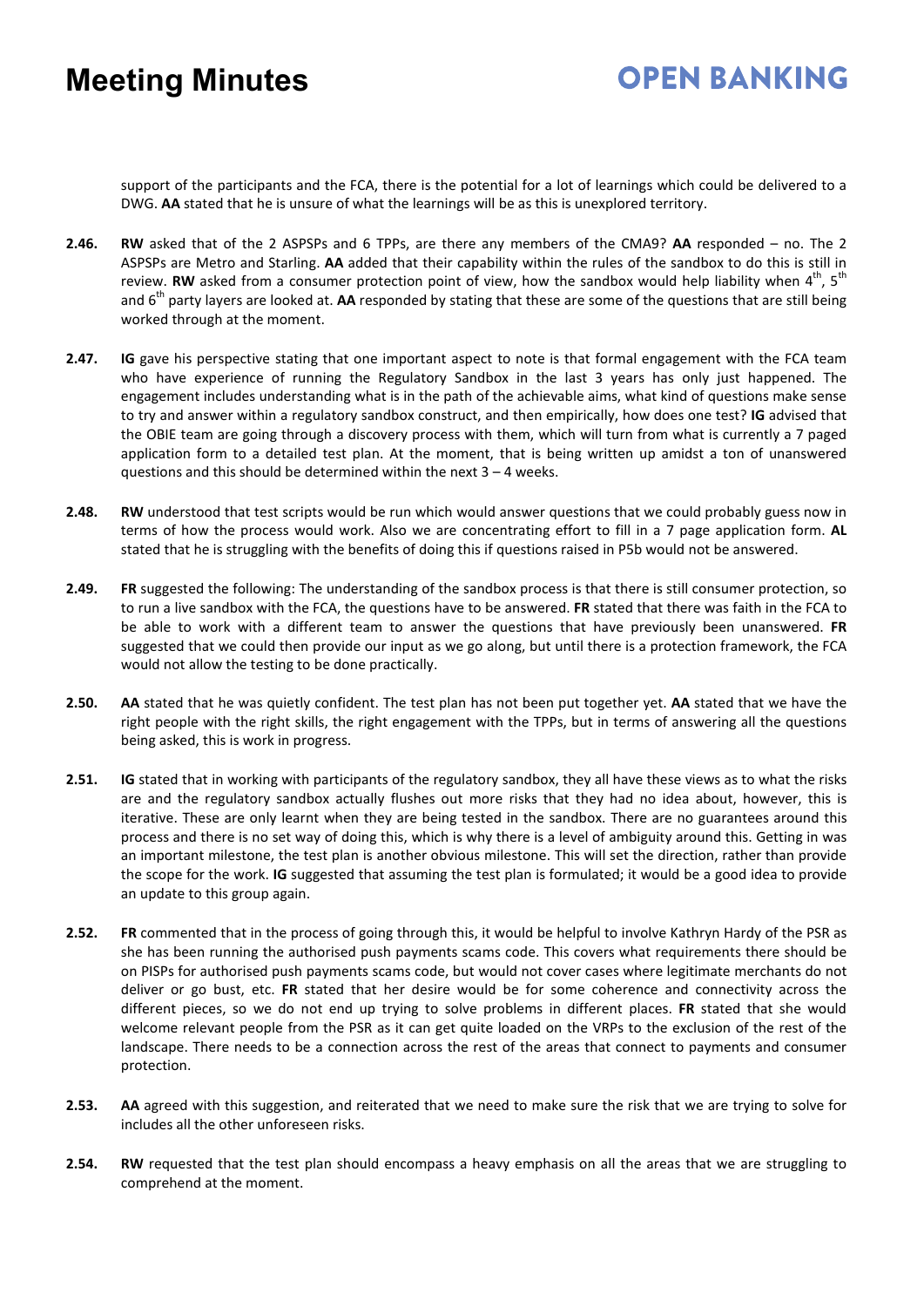**ACTION: IESG\_2018\_301\_176 – With regards to the VRP Sandbox, the Test Plan is being drawn up within the next 3-4 weeks. AA will present this back to the April IESG. Due Date: 30 April 2019**

**ACTION: IESG\_2018\_301\_177 – FR suggested AA to pull in Kathryn Hardy of the PSR into these conversations to ensure coherence and connectivity. Due Date: 30 April 2019**

#### **2.f BREXIT UPDATE**

- **2.55. IG** moved the agenda along stating that IESG had asked for an update vis-à-vis Brexit previously and a short memo had been written identifying some of the risks. **IG** stated that **AA** requested to give a verbal update due to the changing situations which **IG** was sympathetic to.
- **2.56. AA** advised that a bunch of risks were presented in a paper a month ago, and that nothing has changed. **AA** deemed it important that the ecosystem considers these – is there anything that we should be aware of? Is there a discussion around Open Banking and its ecosystem that we are not having? We have written down what we think are the risks, including what we think a no-deal Brexit would look like, but comments and questions are welcome.
- **2.57. IG** asked if **AA** could remind IESG members of the categories of risks involved.
- **2.58. AA** stated that there were things around the UK RTS and what they are going to say, certificates in the eIDAS and a lot of issues around data – passporting as well. Some of these have regulatory solutions, e.g. around statutory instruments that are around being able to accept foreign eIDAS certificates. We know that RTS will be brought into UK law and some of the risks around data have been mentioned, the permissions coming out of the FCA as well. Is there anything that we do not know that we should be doing or anything we have missed?
- **2.59. IG** commented that it should be noted that some of the CMA9 have approached the OBIE to say that there may be change freezes. **AA** asked if there are any change freezes that the CMA9 have been asked to do, or are doing of its own volition.
- **2.60. LM** commented first on the legislation point. The relevant legislation has all been onshored. Where there was EU law, but it is being written to apply on a UK only basis. So in terms of the law that would be relevant to Open Banking, this has been written and taken through Parliament. The follow on exercise from that is the different RTS standards which are in progress. **LM** asked if **AL** could give an update on that.
- **2.61. AL** stated that in a general sense, the one question that keeps cropping up is around the GDPR space and what data is going where, what could go to 3rd countries. There is no specific issue here, but it seems to be a recurring question. In terms of the RTS standards, if there is a no deal hard Brexit, we will be in a position to make a decision. This has not gone to any board yet, but **AL** stated that he is not in a position to speak authoritatively but consistency with what is in the existing RTS would be key. There were some questions around eIDAS, whether these would work and the certificates would be available, however, this has not gone to a board yet so nothing can be stated officially. There are some additional RTS that have now been published in the official journal over the last few days.
- **2.62. AA** asked in terms of RTS, are there any others? **AL** stated that two came out recently. If there is a hard stop on 29 March, these can be ignored. If there is an extension, we might have to make rules to disallow those pieces of regulations so that the EBA register items do not happen anymore.
- **2.63. HP** asked about the EBA register. If there is a hard Brexit, would the UK continue to be a part of that EBA register, or otherwise, do we have answers to that? **AL**'s assumption is that if we have a hard Brexit, then no. If there is a further deal, then potentially they could remain. The register will include EEA members so we don't necessarily have to be a member state. The register is still being updated with some data particularly around agents. The EBA has dedicated IT resource over the next week or two. Any issues / comments should be fed back to **AL** even if it is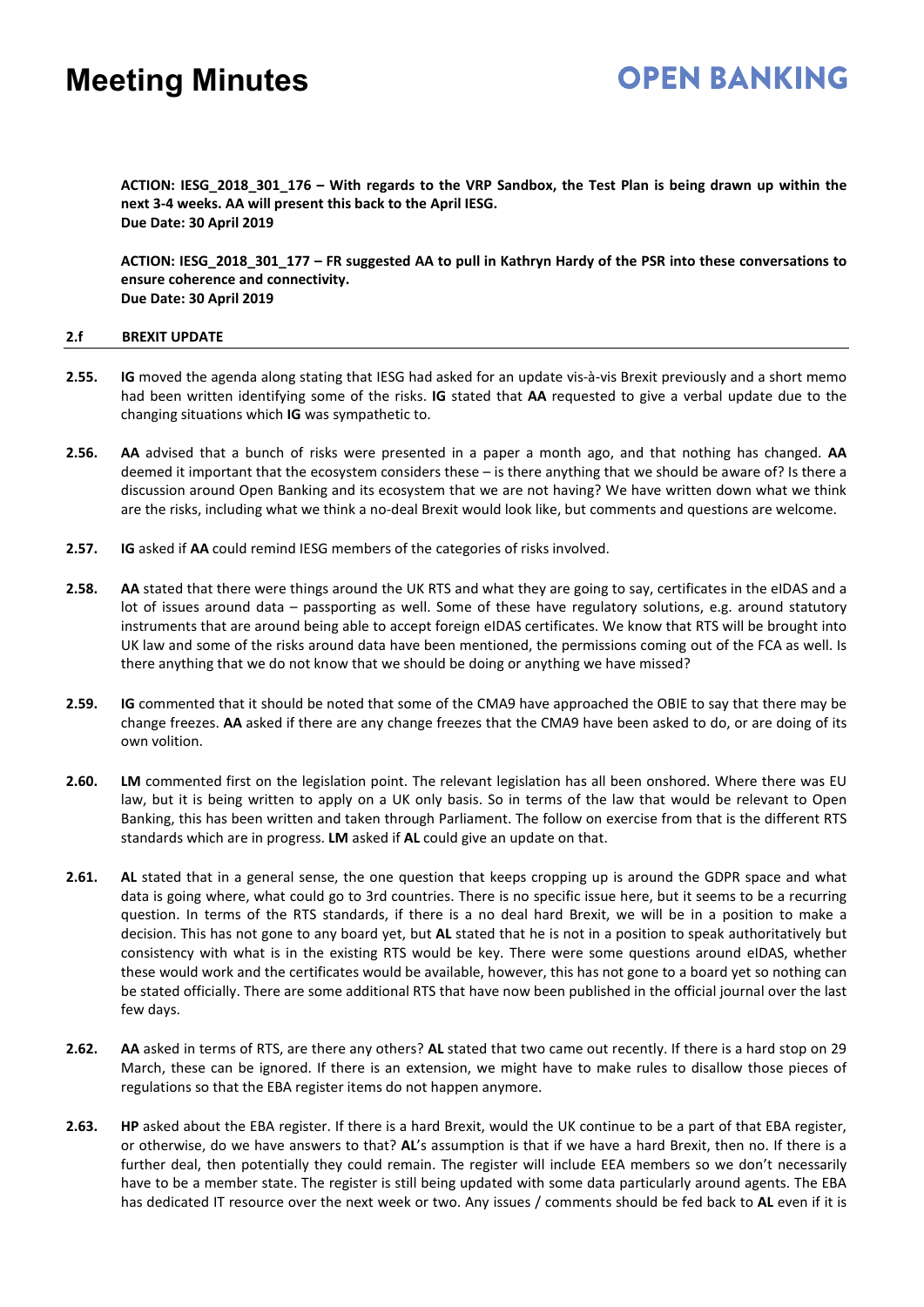#### **OPEN BANKING**

presentational, because the dedicated resource can make changes for a short time, after which it would be difficult to do.

- **2.64. RR** asked if he could pick this up with **AL** after the meeting as assessments on data quality have already been made. There are a number of gaps from the initial registers. A discussion would be welcome around collaboration.
- **2.65. HP** referred a question to **EC**. Do you know if the OBIE had to respond to the various scenarios? For example, in the event of a hard Brexit, do we have to stop European entities to passport in to access customer accounts from outside the UK? Are there rules ready?
- **2.66. EC** responded that for those firms that have been authorised by another NCA, these would continue to be supported from a passporting point of view.
- **2.67. IG** suggested that **AL** discusses temporary permissions regime.
- **2.68. AL** stated that if there is a hard exit, a firm is only allowed to continue operating in the UK under a passport if it has notified us under the temporary permissions regime. **IG** questioned the timeline for the temporary regimes and **AL** confirmed that it is roughly around 2 years.
- **2.69. AA** made an assumption that we need to make sure those entities passporting in have got those temporary permissions regime so that anything that needs to be cut off can be.
- **2.70. IG** commented that there has not been any discussions or formal representations made around a change freeze.
- **2.71. RR** suggested that we are working on the basis that regardless of what happens; the TPPs that are live continue to stay live.

#### **3.a AOB – UPDATE FROM EBA API WORKING GROUP WHICH WILL INCLUDE P9**

- **3.1 IG** moved the agenda on to updates from the EBA API Working Group by **CM**.
- **3.2 CM** split the update into 3 areas. Firstly, the general theme of the day was around implementation issues. There were questions around the availability of eIDAS certificates. There were also challenges around availability and performance, how these should be measured, and how to compare with existing customer interfaces. There were questions and challenges around testing and wide usage, specifically how (especially smaller) ASPSPs could demonstrate wide usage and timings of that. There were questions from some ASPSPs around whether it is possible to use your demonstration of wide usage from one market in another market. That led into discussions around the exemption process in general and majority of people in the room had not been focussing on contingency methods – they had been focussing on APIs. There was a lack of clarity as to what contingency mechanisms might be. What was key and was pointed out several times is that some of the things we have been doing in the UK, some of the tools and services that we built to help address some of these issues have been shared now by the EBA across all of the people in the room – including a shared GitHub repository with information about availability of QTSP services that we are trying to encourage collaboration on, and our open source conformance testing tools. We would like to see a more standardised usage of these tools across UK to improve the level of conformance and testing.
- **3.3** The second point **CM** made was around the EBA register. This is designed to be a central point of truth about the TPP authorisation statuses, including passporting. There are still some open questions, but this is intended to negate the need for people to have to go to specific NCA registers. However, it does not provide all of the services that the OBIE directory provide and it certainly does not negate the need for ASPSPs to rely on any TPP's eIDAS certificate for identification.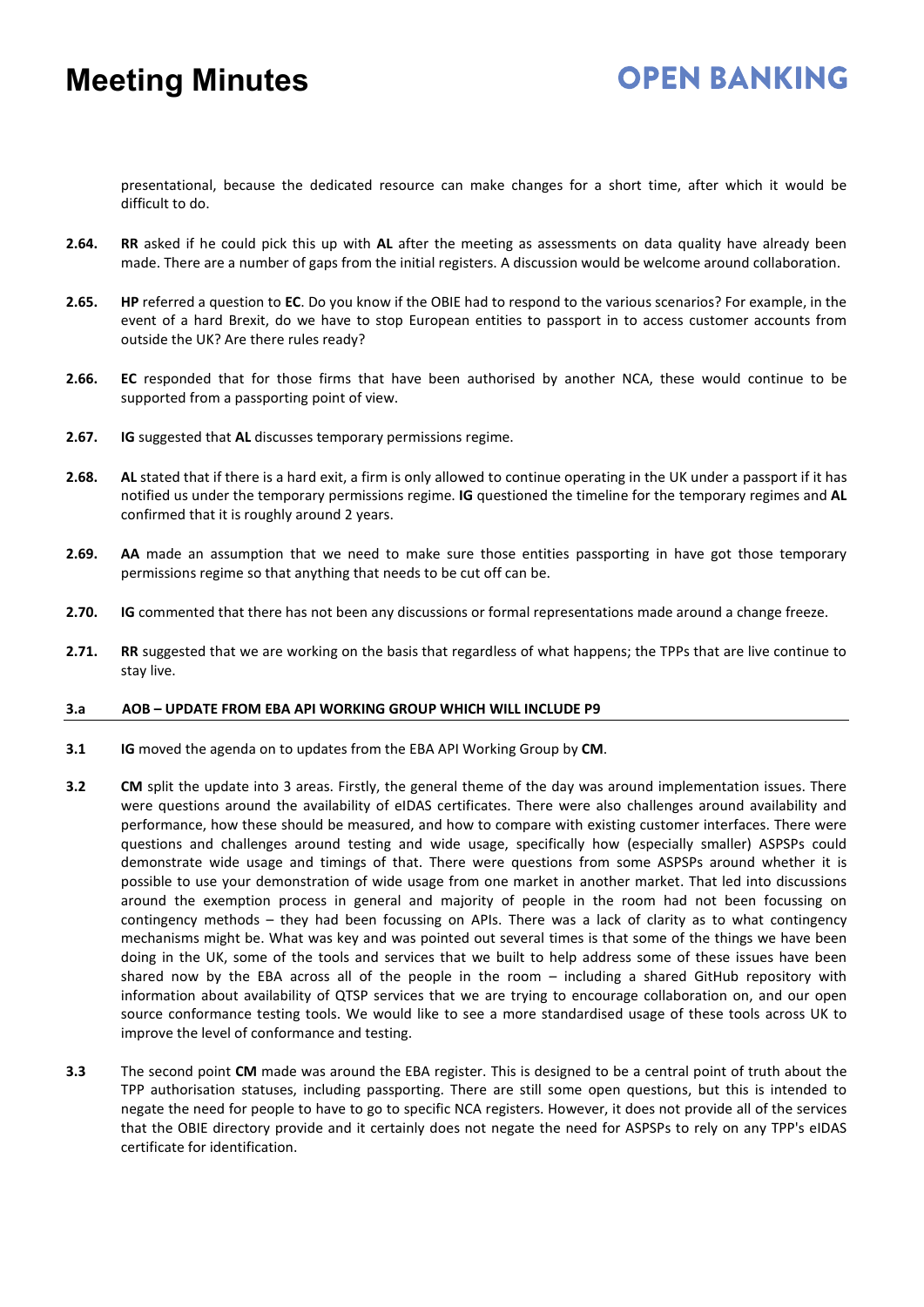**3.4 CM** stated that the third point was around next steps. There is another meeting next month and there was a call for issues to be raised. There are existing issues and there is a call for new issues. There was no commitment from the EBA about which issues are going to be responded to, but there is a window opened for new issues.

**OPEN BANKING** 

- **3.5 IG** thanked **CM** for the update stating that it looks like we are ahead; however, it seems that changes to functionality should be expected. **CM** commented that there are likely to be 'clarifications', as opposed to changes.
- **3.6 AL** added that EBA are trying to respond to issues as quickly as they can, bearing in mind that it is being coordinated with 20-30 odd NCA's. **AL** said that the one issue that did not come back was around status of payments. This is something that needs to be monitored.
- **3.7 IG** invited one last comment from **FR**, asking if this could segway into the final AOB piece around articulating success of customers.
- **3.8 FR** reminded IESG members that at the last meeting, she raised her concerns about industry lobbying in Europe where they were suggesting that even listing the permissions that a consumer had given to an ASPSP was anticompetitive. There is room to manoeuvre around P2, but the particular issue is that some firms in Europe do not want consumers to be able to see their list of permissions in the ASPSP. **FR** commented that at the last minute, members were aligned with the fact that this was not right. **FR** wanted to ask:

1. whether there has been a discussion on this. **FR**'s concern was that there is a lack of strong representation from the UK on this; and

2. as there was agreement in the room on this issue, would anybody be willing to join in to write a letter to clarify this point

- **3.9 HP** commented that this issue did not come up and that it did not come up at the last working group either. **HP** added that EBA pronouncements of the Q & A tool are not legally binding. The only thing binding is the transposition of the text and the RTS linked to that text. Everything else is interpretation and guidance. Firms are allowed to take their own interpretations as long as they can justify that to their local NCA. Hopefully they can support transparency for customers. **HP** also added that the Q & A on that wording was incorrectly written, it was discussed at the last meeting that authority for the customer to share their data is something that is legitimate. However, it is better to agree via the OBIE on a common UK account that the customer outcome we are trying to get to is achievable and this is the right way to achieve it, this is how it should be framed without infringing people's right.
- **3.10 FR** commented that it might be useful to have a contingency letter so that we are ready in the event that something comes up, so that there is something to use as a response.
- **3.11 HP** stated that many of the TPPs do not want firms to get the fall back exemption. Some of the biggest TPPs in Europe want screen scraping with the certificate in the header to be the permanent state. They distrust the API's being provided by ASPSPS. This needs to be side stepped so that the UK open banking participants do not get drawn into it.

#### **3.b AOB – ARTICULATING SUCCESS FOR CUSTOMERS**

- **3.12 IG** requested a short update on articulating success for customers.
- **3.13 AA** stated that he had been working on the consumer outcomes piece with **FR**. The interest is in understanding the extent to which the OB ecosystem is facilitating a wide range of user cases for consumers. The NESTA challenge is part of this process. There are a number of moving parts, including some work being undertaken with Fingleton Associates and ODI to help to understand this better.
- **3.14 FR** stated that Fingleton and ODI have been in discussions. **EC** and **FR** have also been trying to bring the initiatives across Open Banking together to understand how the overall picture maps out with consumer initiatives being the